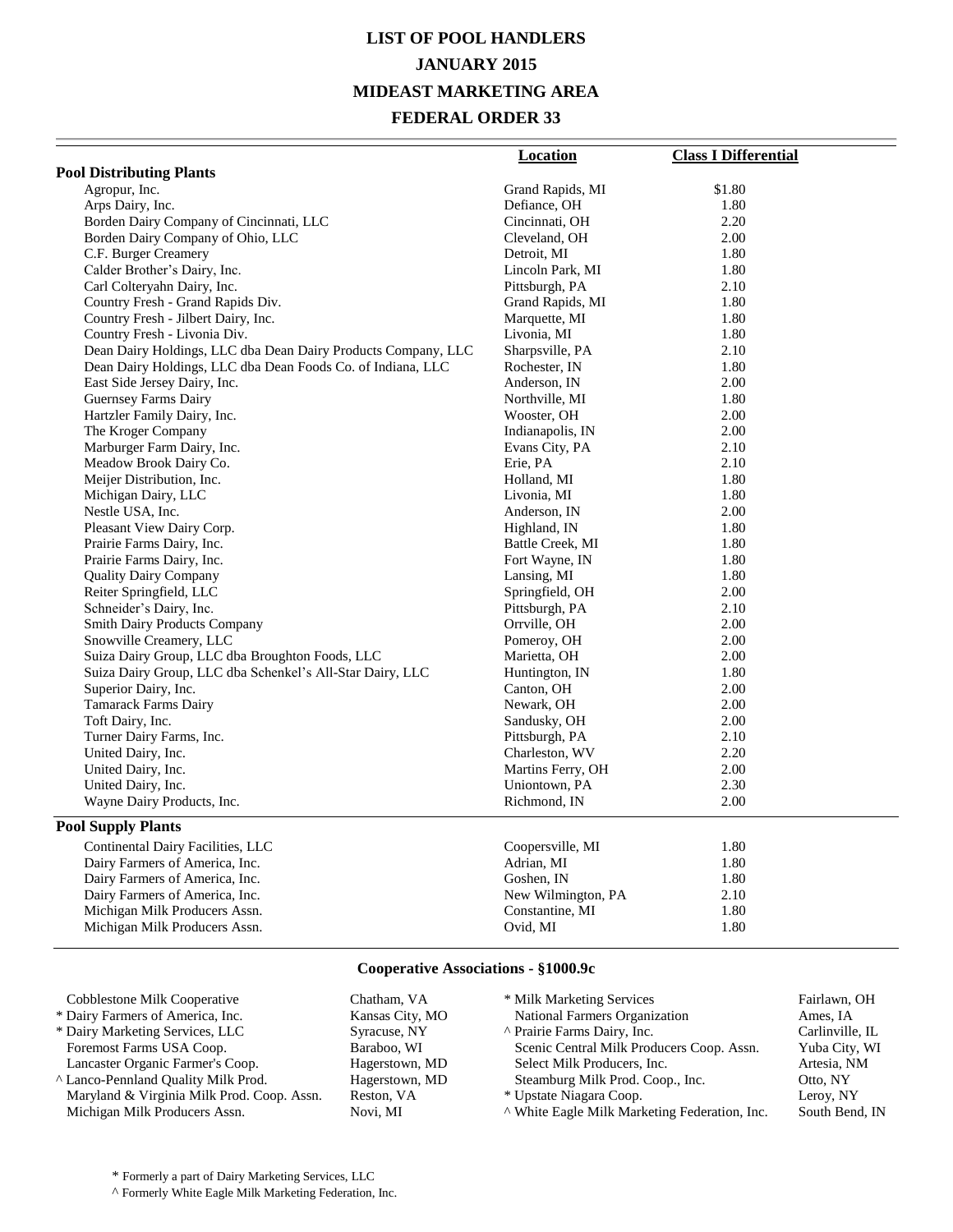# **LIST OF POOL HANDLERS FEBRUARY 2015 MIDEAST MARKETING AREA FEDERAL ORDER 33**

|                                                               | <b>Location</b>    | <b>Class I Differential</b> |
|---------------------------------------------------------------|--------------------|-----------------------------|
| <b>Pool Distributing Plants</b>                               |                    |                             |
|                                                               |                    | \$1.80                      |
| Agropur, Inc.                                                 | Grand Rapids, MI   | 1.80                        |
| Arps Dairy, Inc.                                              | Defiance, OH       | 2.20                        |
| Borden Dairy Company of Cincinnati, LLC                       | Cincinnati, OH     |                             |
| Borden Dairy Company of Ohio, LLC                             | Cleveland, OH      | 2.00<br>1.80                |
| C.F. Burger Creamery<br>Calder Brother's Dairy, Inc.          | Detroit, MI        | 1.80                        |
|                                                               | Lincoln Park, MI   | 2.10                        |
| Carl Colteryahn Dairy, Inc.                                   | Pittsburgh, PA     |                             |
| Country Fresh - Grand Rapids Div.                             | Grand Rapids, MI   | 1.80                        |
| Country Fresh - Jilbert Dairy, Inc.                           | Marquette, MI      | 1.80                        |
| Country Fresh - Livonia Div.                                  | Livonia, MI        | 1.80                        |
| Dean Dairy Holdings, LLC dba Dean Dairy Products Company, LLC | Sharpsville, PA    | 2.10                        |
| Dean Dairy Holdings, LLC dba Dean Foods Co. of Indiana, LLC   | Rochester, IN      | 1.80                        |
| East Side Jersey Dairy, Inc.                                  | Anderson, IN       | 2.00                        |
| Guernsey Farms Dairy                                          | Northville, MI     | 1.80                        |
| Hartzler Family Dairy, Inc.                                   | Wooster, OH        | 2.00                        |
| The Kroger Company                                            | Indianapolis, IN   | 2.00                        |
| Marburger Farm Dairy, Inc.                                    | Evans City, PA     | 2.10                        |
| Meadow Brook Dairy Co.                                        | Erie, PA           | 2.10                        |
| Meijer Distribution, Inc.                                     | Holland, MI        | 1.80                        |
| Michigan Dairy, LLC                                           | Livonia, MI        | 1.80                        |
| Nestle USA, Inc.                                              | Anderson, IN       | 2.00                        |
| Pleasant View Dairy Corp.                                     | Highland, IN       | 1.80                        |
| Prairie Farms Dairy, Inc.                                     | Battle Creek, MI   | 1.80                        |
| Prairie Farms Dairy, Inc.                                     | Fort Wayne, IN     | 1.80                        |
| <b>Quality Dairy Company</b>                                  | Lansing, MI        | 1.80                        |
| Reiter Springfield, LLC                                       | Springfield, OH    | 2.00                        |
| Schneider's Dairy, Inc.                                       | Pittsburgh, PA     | 2.10                        |
| <b>Smith Dairy Products Company</b>                           | Orrville, OH       | 2.00                        |
| Snowville Creamery, LLC                                       | Pomeroy, OH        | 2.00                        |
| Suiza Dairy Group, LLC dba Broughton Foods, LLC               | Marietta, OH       | 2.00                        |
| Suiza Dairy Group, LLC dba Schenkel's All-Star Dairy, LLC     | Huntington, IN     | 1.80                        |
| Superior Dairy, Inc.                                          | Canton, OH         | 2.00                        |
| Tamarack Farms Dairy                                          | Newark, OH         | 2.00                        |
| Toft Dairy, Inc.                                              | Sandusky, OH       | 2.00                        |
| Turner Dairy Farms, Inc.                                      | Pittsburgh, PA     | 2.10                        |
| United Dairy, Inc.                                            | Charleston, WV     | 2.20                        |
| United Dairy, Inc.                                            | Martins Ferry, OH  | 2.00                        |
| United Dairy, Inc.                                            | Uniontown, PA      | 2.30                        |
| Wayne Dairy Products, Inc.                                    | Richmond, IN       | 2.00                        |
| <b>Pool Supply Plants</b>                                     |                    |                             |
| Continental Dairy Facilities, LLC                             | Coopersville, MI   | 1.80                        |
| Dairy Farmers of America, Inc.                                | Adrian, MI         | 1.80                        |
| Dairy Farmers of America, Inc.                                | Cass City, MI      | 1.80                        |
| Dairy Farmers of America, Inc.                                | Goshen, IN         | 1.80                        |
| Dairy Farmers of America, Inc.                                | New Wilmington, PA | 2.10                        |
| Michigan Milk Producers Assn.                                 | Constantine, MI    | 1.80                        |
| Michigan Milk Producers Assn.                                 | Ovid, MI           | 1.80                        |

#### **Cooperative Associations - §1000.9c**

| Cobblestone Milk Cooperative                               | Chatham, VA              | National Farmers Organization                 | Ames. IA        |
|------------------------------------------------------------|--------------------------|-----------------------------------------------|-----------------|
| * Dairy Farmers of America, Inc.                           | Kansas City, MO          | Organic Valley/CROPP Cooperative              | LaFarge, WI     |
| * Dairy Marketing Services, LLC                            | Syracuse, NY             | ^ Prairie Farms Dairy, Inc.                   | Carlinville, IL |
| Foremost Farms USA Coop.                                   | Baraboo, WI              | Scenic Central Milk Producers Coop. Assn.     | Yuba City, WI   |
| Lancaster Organic Farmer's Coop.                           | Hagerstown, MD           | Select Milk Producers, Inc.                   | Artesia, NM     |
| A Lanco-Pennland Quality Milk Prod.                        | Hagerstown, MD           | Steamburg Milk Prod. Coop., Inc.              | Otto, NY        |
| Maryland & Virginia Milk Prod. Coop. Assn.                 | Reston, VA               | * Upstate Niagara Coop.                       | Leroy, NY       |
| Michigan Milk Producers Assn.<br>* Milk Marketing Services | Novi. MI<br>Fairlawn, OH | ^ White Eagle Milk Marketing Federation, Inc. | South Bend, IN  |

\* Formerly a part of Dairy Marketing Services, LLC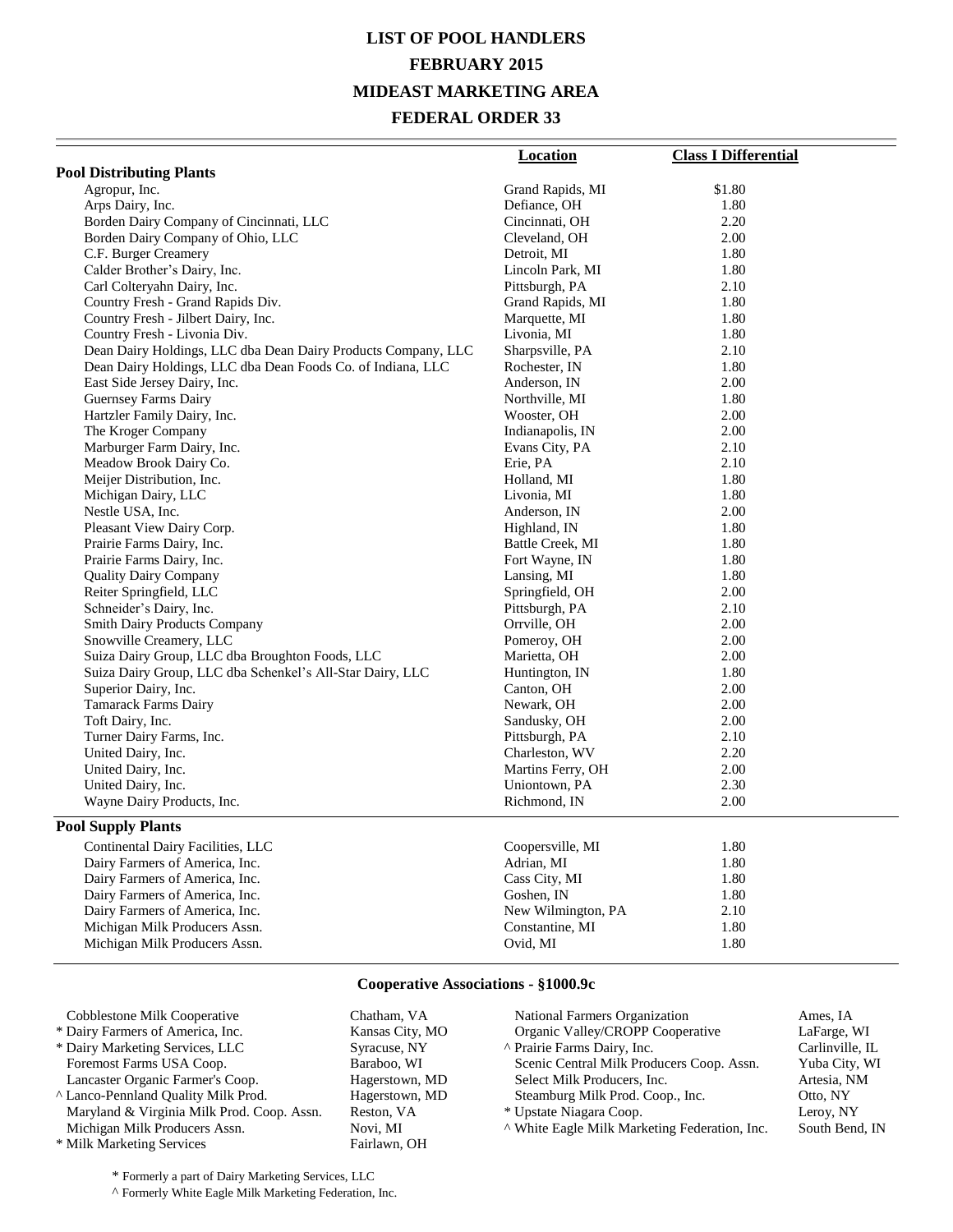# **LIST OF POOL HANDLERS MARCH 2015 MIDEAST MARKETING AREA FEDERAL ORDER 33**

|                                                               | <b>Location</b>    | <b>Class I Differential</b> |
|---------------------------------------------------------------|--------------------|-----------------------------|
| <b>Pool Distributing Plants</b>                               |                    |                             |
| Agropur, Inc.                                                 | Grand Rapids, MI   | \$1.80                      |
| Arps Dairy, Inc.                                              | Defiance, OH       | 1.80                        |
| Borden Dairy Company of Cincinnati, LLC                       | Cincinnati, OH     | 2.20                        |
| Borden Dairy Company of Ohio, LLC                             | Cleveland, OH      | 2.00                        |
| C.F. Burger Creamery                                          | Detroit, MI        | 1.80                        |
| Calder Brother's Dairy, Inc.                                  | Lincoln Park, MI   | 1.80                        |
| Carl Colteryahn Dairy, Inc.                                   | Pittsburgh, PA     | 2.10                        |
| Country Fresh - Grand Rapids Div.                             | Grand Rapids, MI   | 1.80                        |
| Country Fresh - Jilbert Dairy, Inc.                           | Marquette, MI      | 1.80                        |
| Country Fresh - Livonia Div.                                  | Livonia, MI        | 1.80                        |
| Dean Dairy Holdings, LLC dba Dean Dairy Products Company, LLC | Sharpsville, PA    | 2.10                        |
| Dean Dairy Holdings, LLC dba Dean Foods Co. of Indiana, LLC   | Rochester, IN      | 1.80                        |
| East Side Jersey Dairy, Inc.                                  | Anderson, IN       | 2.00                        |
| Guernsey Farms Dairy                                          | Northville, MI     | 1.80                        |
| Hartzler Family Dairy, Inc.                                   | Wooster, OH        | 2.00                        |
| The Kroger Company                                            | Indianapolis, IN   | 2.00                        |
| Marburger Farm Dairy, Inc.                                    | Evans City, PA     | 2.10                        |
| Meadow Brook Dairy Co.                                        | Erie, PA           | 2.10                        |
| Meijer Distribution, Inc.                                     | Holland, MI        | 1.80                        |
| Michigan Dairy, LLC                                           | Livonia, MI        | 1.80                        |
| Nestle USA, Inc.                                              | Anderson, IN       | 2.00                        |
| Pleasant View Dairy Corp.                                     | Highland, IN       | 1.80                        |
| Prairie Farms Dairy, Inc.                                     | Battle Creek, MI   | 1.80                        |
| Prairie Farms Dairy, Inc.                                     | Fort Wayne, IN     | 1.80                        |
| <b>Quality Dairy Company</b>                                  | Lansing, MI        | 1.80                        |
| Reiter Springfield, LLC                                       | Springfield, OH    | 2.00                        |
| Schneider's Dairy, Inc.                                       | Pittsburgh, PA     | 2.10                        |
| <b>Smith Dairy Products Company</b>                           | Orrville, OH       | 2.00                        |
| Snowville Creamery, LLC                                       | Pomeroy, OH        | 2.00                        |
| Suiza Dairy Group, LLC dba Broughton Foods, LLC               | Marietta, OH       | 2.00                        |
| Suiza Dairy Group, LLC dba Schenkel's All-Star Dairy, LLC     | Huntington, IN     | 1.80                        |
| Superior Dairy, Inc.                                          | Canton, OH         | 2.00                        |
| <b>Tamarack Farms Dairy</b>                                   | Newark, OH         | 2.00                        |
| Toft Dairy, Inc.                                              | Sandusky, OH       | 2.00                        |
| Turner Dairy Farms, Inc.                                      | Pittsburgh, PA     | 2.10                        |
| United Dairy, Inc.                                            | Charleston, WV     | 2.20                        |
| United Dairy, Inc.                                            | Martins Ferry, OH  | 2.00                        |
| United Dairy, Inc.                                            | Uniontown, PA      | 2.30                        |
| Wayne Dairy Products, Inc.                                    | Richmond, IN       | 2.00                        |
| <b>Pool Supply Plants</b>                                     |                    |                             |
|                                                               |                    |                             |
| Continental Dairy Facilities, LLC                             | Coopersville, MI   | 1.80                        |
| Dairy Farmers of America, Inc.                                | Adrian, MI         | 1.80                        |
| Dairy Farmers of America, Inc.                                | Goshen, IN         | 1.80                        |
| Dairy Farmers of America, Inc.                                | New Wilmington, PA | 2.10                        |
| Michigan Milk Producers Assn.                                 | Constantine, MI    | 1.80<br>1.80                |
| Michigan Milk Producers Assn.                                 | Ovid, MI           |                             |

### **Cooperative Associations - §1000.9c**

\* Formerly a part of Dairy Marketing Services, LLC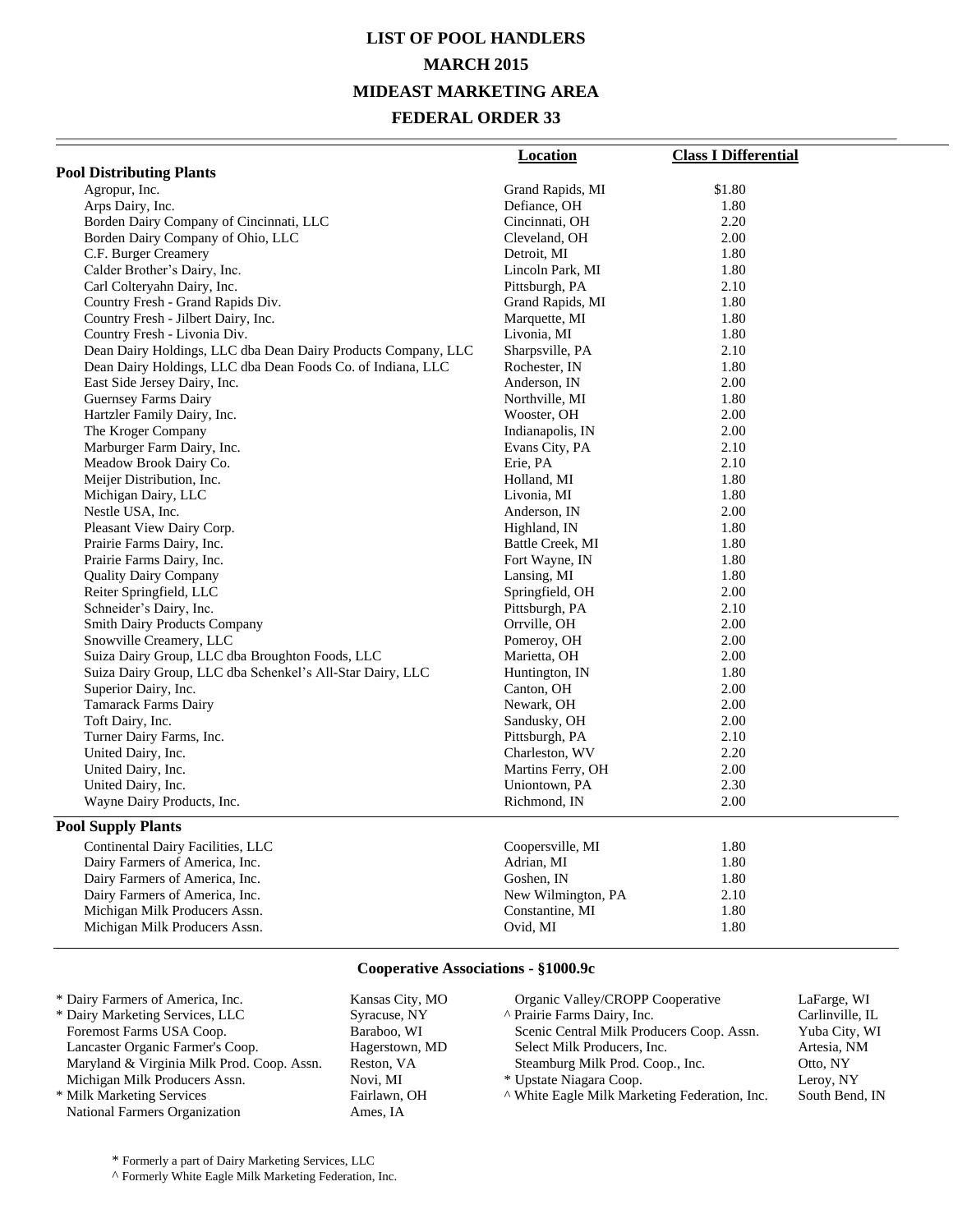# **LIST OF POOL HANDLERS APRIL 2015 MIDEAST MARKETING AREA FEDERAL ORDER 33**

|                                                               | Location           | <b>Class I Differential</b> |
|---------------------------------------------------------------|--------------------|-----------------------------|
| <b>Pool Distributing Plants</b>                               |                    |                             |
| Agropur, Inc.                                                 | Grand Rapids, MI   | \$1.80                      |
| Arps Dairy, Inc.                                              | Defiance, OH       | 1.80                        |
| Borden Dairy Company of Cincinnati, LLC                       | Cincinnati, OH     | 2.20                        |
| Borden Dairy Company of Ohio, LLC                             | Cleveland, OH      | 2.00                        |
| Calder Brother's Dairy, Inc.                                  | Lincoln Park, MI   | 1.80                        |
| Carl Colteryahn Dairy, Inc.                                   | Pittsburgh, PA     | 2.10                        |
| Country Fresh - Grand Rapids Div.                             | Grand Rapids, MI   | 1.80                        |
| Country Fresh - Jilbert Dairy, Inc.                           | Marquette, MI      | 1.80                        |
| Country Fresh - Livonia Div.                                  | Livonia, MI        | 1.80                        |
| Dean Dairy Holdings, LLC dba Dean Dairy Products Company, LLC | Sharpsville, PA    | 2.10                        |
| Dean Dairy Holdings, LLC dba Dean Foods Co. of Indiana, LLC   | Rochester, IN      | 1.80                        |
| East Side Jersey Dairy, Inc.                                  | Anderson, IN       | 2.00                        |
| Guernsey Farms Dairy                                          | Northville, MI     | 1.80                        |
| Hartzler Family Dairy, Inc.                                   | Wooster, OH        | 2.00                        |
| The Kroger Company                                            | Indianapolis, IN   | 2.00                        |
| Marburger Farm Dairy, Inc.                                    | Evans City, PA     | 2.10                        |
| Meadow Brook Dairy Co.                                        | Erie, PA           | 2.10                        |
| Meijer Distribution, Inc.                                     | Holland, MI        | 1.80                        |
| Michigan Dairy, LLC                                           | Livonia, MI        | 1.80                        |
| Nestle USA, Inc.                                              | Anderson, IN       | 2.00                        |
| Pleasant View Dairy Corp.                                     | Highland, IN       | 1.80                        |
| Prairie Farms Dairy, Inc.                                     | Battle Creek, MI   | 1.80                        |
| Prairie Farms Dairy, Inc.                                     | Fort Wayne, IN     | 1.80                        |
| <b>Quality Dairy Company</b>                                  | Lansing, MI        | 1.80                        |
| Reiter Springfield, LLC                                       | Springfield, OH    | 2.00                        |
| Schneider's Dairy, Inc.                                       | Pittsburgh, PA     | 2.10                        |
| <b>Smith Dairy Products Company</b>                           | Orrville, OH       | 2.00                        |
| Snowville Creamery, LLC                                       | Pomeroy, OH        | 2.00                        |
| Suiza Dairy Group, LLC dba Broughton Foods, LLC               | Marietta, OH       | 2.00                        |
| Suiza Dairy Group, LLC dba Schenkel's All-Star Dairy, LLC     | Huntington, IN     | 1.80                        |
| Superior Dairy, Inc.                                          | Canton, OH         | 2.00                        |
| <b>Tamarack Farms Dairy</b>                                   | Newark, OH         | 2.00                        |
| Toft Dairy, Inc.                                              | Sandusky, OH       | 2.00                        |
| Turner Dairy Farms, Inc.                                      | Pittsburgh, PA     | 2.10                        |
| United Dairy, Inc.                                            | Charleston, WV     | 2.20                        |
| United Dairy, Inc.                                            | Martins Ferry, OH  | 2.00                        |
| United Dairy, Inc.                                            | Uniontown, PA      | 2.30                        |
| Wayne Dairy Products, Inc.                                    | Richmond, IN       | 2.00                        |
| <b>Pool Supply Plants</b>                                     |                    |                             |
| Continental Dairy Facilities, LLC                             | Coopersville, MI   | 1.80                        |
| Dairy Farmers of America, Inc.                                | Adrian, MI         | 1.80                        |
| Dairy Farmers of America, Inc.                                | Goshen, IN         | 1.80                        |
| Dairy Farmers of America, Inc.                                | New Wilmington, PA | 2.10                        |
| Michigan Milk Producers Assn.                                 | Constantine, MI    | 1.80                        |
| Michigan Milk Producers Assn.                                 | Ovid, MI           | 1.80                        |

### **Cooperative Associations - §1000.9c**

| * Dairy Farmers of America, Inc.           | Kansas City, MO | Organic Valley/CROPP Cooperative              | LaFarge, WI     |
|--------------------------------------------|-----------------|-----------------------------------------------|-----------------|
| * Dairy Marketing Services, LLC            | Syracuse, NY    | A Prairie Farms Dairy, Inc.                   | Carlinville, IL |
| Foremost Farms USA Coop.                   | Baraboo, WI     | Scenic Central Milk Producers Coop. Assn.     | Yuba City, WI   |
| Lancaster Organic Farmer's Coop.           | Hagerstown, MD  | Select Milk Producers, Inc.                   | Artesia, NM     |
| Maryland & Virginia Milk Prod. Coop. Assn. | Reston, VA      | Steamburg Milk Prod. Coop., Inc.              | Otto, NY        |
| Michigan Milk Producers Assn.              | Novi. MI        | * Upstate Niagara Coop.                       | Leroy, NY       |
| * Milk Marketing Services                  | Fairlawn, OH    | ^ White Eagle Milk Marketing Federation, Inc. | South Bend, IN  |
| National Farmers Organization              | Ames. IA        |                                               |                 |

\* Formerly a part of Dairy Marketing Services, LLC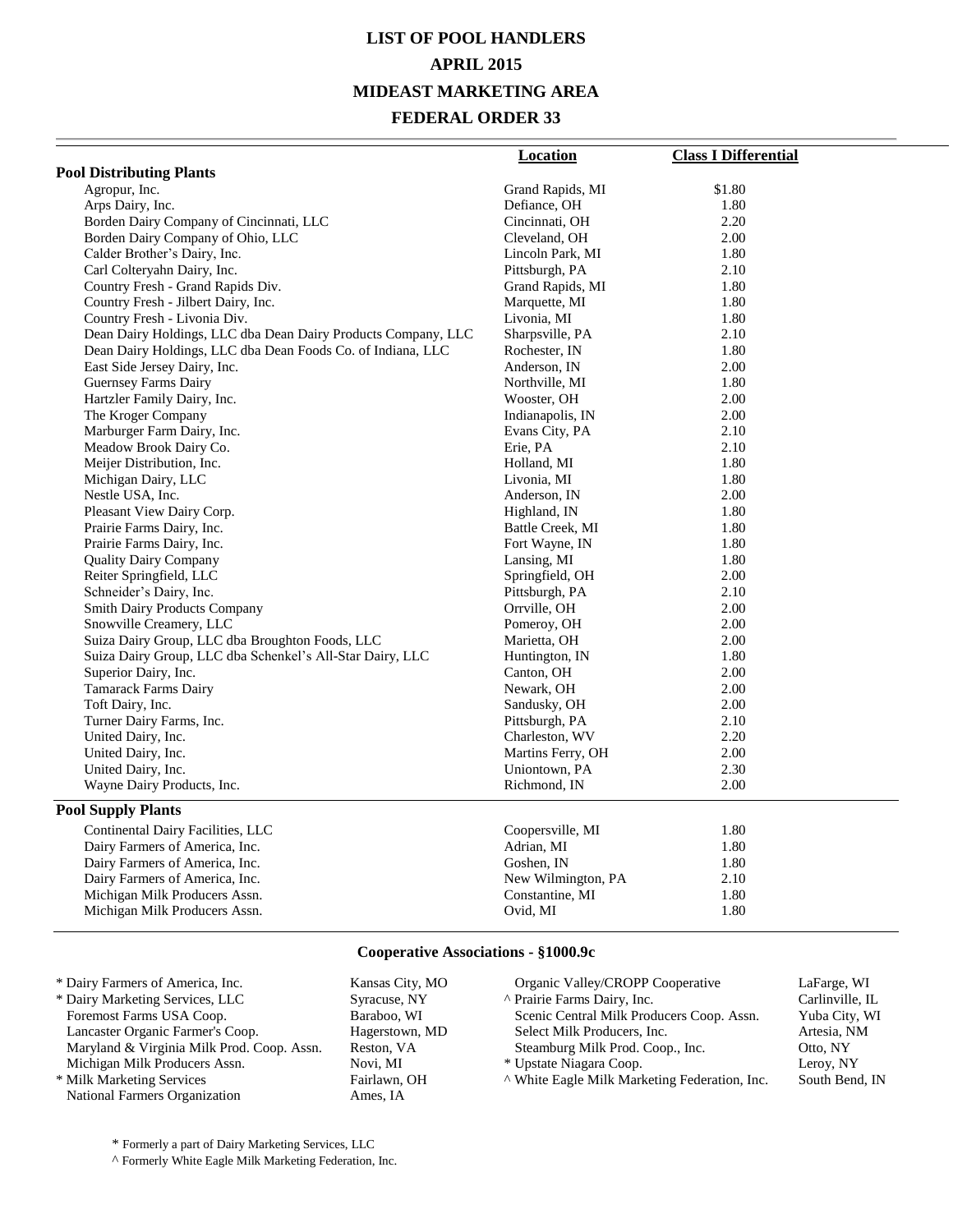# **LIST OF POOL HANDLERS MAY 2015 MIDEAST MARKETING AREA FEDERAL ORDER 33**

| <b>Pool Distributing Plants</b><br>Agropur, Inc.<br>\$1.80<br>Grand Rapids, MI<br>Arps Dairy, Inc.<br>1.80<br>Defiance, OH<br>2.20<br>Borden Dairy Company of Cincinnati, LLC<br>Cincinnati, OH<br>Borden Dairy Company of Ohio, LLC<br>2.00<br>Cleveland, OH<br>Calder Brother's Dairy, Inc.<br>1.80<br>Lincoln Park, MI<br>2.10<br>Carl Colteryahn Dairy, Inc.<br>Pittsburgh, PA<br>Country Fresh - Grand Rapids Div.<br>Grand Rapids, MI<br>1.80<br>Country Fresh - Jilbert Dairy, Inc.<br>Marquette, MI<br>1.80<br>Country Fresh - Livonia Div.<br>Livonia, MI<br>1.80<br>2.10<br>Dean Dairy Holdings, LLC dba Dean Dairy Products Company, LLC<br>Sharpsville, PA<br>1.80<br>Dean Dairy Holdings, LLC dba Dean Foods Co. of Indiana, LLC<br>Rochester, IN<br>East Side Jersey Dairy, Inc.<br>2.00<br>Anderson, IN<br>1.80<br>Guernsey Farms Dairy<br>Northville, MI<br>2.00<br>Hartzler Family Dairy, Inc.<br>Wooster, OH<br>2.00<br>The Kroger Company<br>Indianapolis, IN<br>Marburger Farm Dairy, Inc.<br>Evans City, PA<br>2.10<br>2.10<br>Meadow Brook Dairy Co.<br>Erie, PA<br>Meijer Distribution, Inc.<br>1.80<br>Holland, MI<br>1.80<br>Michigan Dairy, LLC<br>Livonia, MI<br>2.00<br>Nestle USA, Inc.<br>Anderson, IN<br>1.80<br>Pleasant View Dairy Corp.<br>Highland, IN<br>1.80<br>Prairie Farms Dairy, Inc.<br>Battle Creek, MI<br>Prairie Farms Dairy, Inc.<br>Fort Wayne, IN<br>1.80<br><b>Quality Dairy Company</b><br>Lansing, MI<br>1.80<br>Reiter Springfield, LLC<br>2.00<br>Springfield, OH<br>2.10<br>Schneider's Dairy, Inc.<br>Pittsburgh, PA<br>2.00<br><b>Smith Dairy Products Company</b><br>Orrville, OH<br>2.00<br>Snowville Creamery, LLC<br>Pomeroy, OH<br>Suiza Dairy Group, LLC dba Broughton Foods, LLC<br>Marietta, OH<br>2.00<br>1.80<br>Suiza Dairy Group, LLC dba Schenkel's All-Star Dairy, LLC<br>Huntington, IN<br>2.00<br>Superior Dairy, Inc.<br>Canton, OH<br><b>Tamarack Farms Dairy</b><br>Newark, OH<br>2.00<br>Toft Dairy, Inc.<br>Sandusky, OH<br>2.00<br>2.10<br>Turner Dairy Farms, Inc.<br>Pittsburgh, PA<br>United Dairy, Inc.<br>2.20<br>Charleston, WV<br>United Dairy, Inc.<br>2.00<br>Martins Ferry, OH<br>2.30<br>United Dairy, Inc.<br>Uniontown, PA<br>Wayne Dairy Products, Inc.<br>Richmond, IN<br>2.00<br><b>Pool Supply Plants</b><br>Continental Dairy Facilities, LLC<br>Coopersville, MI<br>1.80<br>Dairy Farmers of America, Inc.<br>Adrian, MI<br>1.80<br>Goshen, IN<br>1.80<br>Dairy Farmers of America, Inc.<br>Dairy Farmers of America, Inc.<br>New Wilmington, PA<br>2.10<br>1.80<br>Michigan Milk Producers Assn.<br>Constantine, MI | Location | <b>Class I Differential</b> |
|-----------------------------------------------------------------------------------------------------------------------------------------------------------------------------------------------------------------------------------------------------------------------------------------------------------------------------------------------------------------------------------------------------------------------------------------------------------------------------------------------------------------------------------------------------------------------------------------------------------------------------------------------------------------------------------------------------------------------------------------------------------------------------------------------------------------------------------------------------------------------------------------------------------------------------------------------------------------------------------------------------------------------------------------------------------------------------------------------------------------------------------------------------------------------------------------------------------------------------------------------------------------------------------------------------------------------------------------------------------------------------------------------------------------------------------------------------------------------------------------------------------------------------------------------------------------------------------------------------------------------------------------------------------------------------------------------------------------------------------------------------------------------------------------------------------------------------------------------------------------------------------------------------------------------------------------------------------------------------------------------------------------------------------------------------------------------------------------------------------------------------------------------------------------------------------------------------------------------------------------------------------------------------------------------------------------------------------------------------------------------------------------------------------------------------------------------------------------------------------------------------------------------------------------------------------------------------------------------------------------------|----------|-----------------------------|
|                                                                                                                                                                                                                                                                                                                                                                                                                                                                                                                                                                                                                                                                                                                                                                                                                                                                                                                                                                                                                                                                                                                                                                                                                                                                                                                                                                                                                                                                                                                                                                                                                                                                                                                                                                                                                                                                                                                                                                                                                                                                                                                                                                                                                                                                                                                                                                                                                                                                                                                                                                                                                       |          |                             |
|                                                                                                                                                                                                                                                                                                                                                                                                                                                                                                                                                                                                                                                                                                                                                                                                                                                                                                                                                                                                                                                                                                                                                                                                                                                                                                                                                                                                                                                                                                                                                                                                                                                                                                                                                                                                                                                                                                                                                                                                                                                                                                                                                                                                                                                                                                                                                                                                                                                                                                                                                                                                                       |          |                             |
|                                                                                                                                                                                                                                                                                                                                                                                                                                                                                                                                                                                                                                                                                                                                                                                                                                                                                                                                                                                                                                                                                                                                                                                                                                                                                                                                                                                                                                                                                                                                                                                                                                                                                                                                                                                                                                                                                                                                                                                                                                                                                                                                                                                                                                                                                                                                                                                                                                                                                                                                                                                                                       |          |                             |
|                                                                                                                                                                                                                                                                                                                                                                                                                                                                                                                                                                                                                                                                                                                                                                                                                                                                                                                                                                                                                                                                                                                                                                                                                                                                                                                                                                                                                                                                                                                                                                                                                                                                                                                                                                                                                                                                                                                                                                                                                                                                                                                                                                                                                                                                                                                                                                                                                                                                                                                                                                                                                       |          |                             |
|                                                                                                                                                                                                                                                                                                                                                                                                                                                                                                                                                                                                                                                                                                                                                                                                                                                                                                                                                                                                                                                                                                                                                                                                                                                                                                                                                                                                                                                                                                                                                                                                                                                                                                                                                                                                                                                                                                                                                                                                                                                                                                                                                                                                                                                                                                                                                                                                                                                                                                                                                                                                                       |          |                             |
|                                                                                                                                                                                                                                                                                                                                                                                                                                                                                                                                                                                                                                                                                                                                                                                                                                                                                                                                                                                                                                                                                                                                                                                                                                                                                                                                                                                                                                                                                                                                                                                                                                                                                                                                                                                                                                                                                                                                                                                                                                                                                                                                                                                                                                                                                                                                                                                                                                                                                                                                                                                                                       |          |                             |
|                                                                                                                                                                                                                                                                                                                                                                                                                                                                                                                                                                                                                                                                                                                                                                                                                                                                                                                                                                                                                                                                                                                                                                                                                                                                                                                                                                                                                                                                                                                                                                                                                                                                                                                                                                                                                                                                                                                                                                                                                                                                                                                                                                                                                                                                                                                                                                                                                                                                                                                                                                                                                       |          |                             |
|                                                                                                                                                                                                                                                                                                                                                                                                                                                                                                                                                                                                                                                                                                                                                                                                                                                                                                                                                                                                                                                                                                                                                                                                                                                                                                                                                                                                                                                                                                                                                                                                                                                                                                                                                                                                                                                                                                                                                                                                                                                                                                                                                                                                                                                                                                                                                                                                                                                                                                                                                                                                                       |          |                             |
|                                                                                                                                                                                                                                                                                                                                                                                                                                                                                                                                                                                                                                                                                                                                                                                                                                                                                                                                                                                                                                                                                                                                                                                                                                                                                                                                                                                                                                                                                                                                                                                                                                                                                                                                                                                                                                                                                                                                                                                                                                                                                                                                                                                                                                                                                                                                                                                                                                                                                                                                                                                                                       |          |                             |
|                                                                                                                                                                                                                                                                                                                                                                                                                                                                                                                                                                                                                                                                                                                                                                                                                                                                                                                                                                                                                                                                                                                                                                                                                                                                                                                                                                                                                                                                                                                                                                                                                                                                                                                                                                                                                                                                                                                                                                                                                                                                                                                                                                                                                                                                                                                                                                                                                                                                                                                                                                                                                       |          |                             |
|                                                                                                                                                                                                                                                                                                                                                                                                                                                                                                                                                                                                                                                                                                                                                                                                                                                                                                                                                                                                                                                                                                                                                                                                                                                                                                                                                                                                                                                                                                                                                                                                                                                                                                                                                                                                                                                                                                                                                                                                                                                                                                                                                                                                                                                                                                                                                                                                                                                                                                                                                                                                                       |          |                             |
|                                                                                                                                                                                                                                                                                                                                                                                                                                                                                                                                                                                                                                                                                                                                                                                                                                                                                                                                                                                                                                                                                                                                                                                                                                                                                                                                                                                                                                                                                                                                                                                                                                                                                                                                                                                                                                                                                                                                                                                                                                                                                                                                                                                                                                                                                                                                                                                                                                                                                                                                                                                                                       |          |                             |
|                                                                                                                                                                                                                                                                                                                                                                                                                                                                                                                                                                                                                                                                                                                                                                                                                                                                                                                                                                                                                                                                                                                                                                                                                                                                                                                                                                                                                                                                                                                                                                                                                                                                                                                                                                                                                                                                                                                                                                                                                                                                                                                                                                                                                                                                                                                                                                                                                                                                                                                                                                                                                       |          |                             |
|                                                                                                                                                                                                                                                                                                                                                                                                                                                                                                                                                                                                                                                                                                                                                                                                                                                                                                                                                                                                                                                                                                                                                                                                                                                                                                                                                                                                                                                                                                                                                                                                                                                                                                                                                                                                                                                                                                                                                                                                                                                                                                                                                                                                                                                                                                                                                                                                                                                                                                                                                                                                                       |          |                             |
|                                                                                                                                                                                                                                                                                                                                                                                                                                                                                                                                                                                                                                                                                                                                                                                                                                                                                                                                                                                                                                                                                                                                                                                                                                                                                                                                                                                                                                                                                                                                                                                                                                                                                                                                                                                                                                                                                                                                                                                                                                                                                                                                                                                                                                                                                                                                                                                                                                                                                                                                                                                                                       |          |                             |
|                                                                                                                                                                                                                                                                                                                                                                                                                                                                                                                                                                                                                                                                                                                                                                                                                                                                                                                                                                                                                                                                                                                                                                                                                                                                                                                                                                                                                                                                                                                                                                                                                                                                                                                                                                                                                                                                                                                                                                                                                                                                                                                                                                                                                                                                                                                                                                                                                                                                                                                                                                                                                       |          |                             |
|                                                                                                                                                                                                                                                                                                                                                                                                                                                                                                                                                                                                                                                                                                                                                                                                                                                                                                                                                                                                                                                                                                                                                                                                                                                                                                                                                                                                                                                                                                                                                                                                                                                                                                                                                                                                                                                                                                                                                                                                                                                                                                                                                                                                                                                                                                                                                                                                                                                                                                                                                                                                                       |          |                             |
|                                                                                                                                                                                                                                                                                                                                                                                                                                                                                                                                                                                                                                                                                                                                                                                                                                                                                                                                                                                                                                                                                                                                                                                                                                                                                                                                                                                                                                                                                                                                                                                                                                                                                                                                                                                                                                                                                                                                                                                                                                                                                                                                                                                                                                                                                                                                                                                                                                                                                                                                                                                                                       |          |                             |
|                                                                                                                                                                                                                                                                                                                                                                                                                                                                                                                                                                                                                                                                                                                                                                                                                                                                                                                                                                                                                                                                                                                                                                                                                                                                                                                                                                                                                                                                                                                                                                                                                                                                                                                                                                                                                                                                                                                                                                                                                                                                                                                                                                                                                                                                                                                                                                                                                                                                                                                                                                                                                       |          |                             |
|                                                                                                                                                                                                                                                                                                                                                                                                                                                                                                                                                                                                                                                                                                                                                                                                                                                                                                                                                                                                                                                                                                                                                                                                                                                                                                                                                                                                                                                                                                                                                                                                                                                                                                                                                                                                                                                                                                                                                                                                                                                                                                                                                                                                                                                                                                                                                                                                                                                                                                                                                                                                                       |          |                             |
|                                                                                                                                                                                                                                                                                                                                                                                                                                                                                                                                                                                                                                                                                                                                                                                                                                                                                                                                                                                                                                                                                                                                                                                                                                                                                                                                                                                                                                                                                                                                                                                                                                                                                                                                                                                                                                                                                                                                                                                                                                                                                                                                                                                                                                                                                                                                                                                                                                                                                                                                                                                                                       |          |                             |
|                                                                                                                                                                                                                                                                                                                                                                                                                                                                                                                                                                                                                                                                                                                                                                                                                                                                                                                                                                                                                                                                                                                                                                                                                                                                                                                                                                                                                                                                                                                                                                                                                                                                                                                                                                                                                                                                                                                                                                                                                                                                                                                                                                                                                                                                                                                                                                                                                                                                                                                                                                                                                       |          |                             |
|                                                                                                                                                                                                                                                                                                                                                                                                                                                                                                                                                                                                                                                                                                                                                                                                                                                                                                                                                                                                                                                                                                                                                                                                                                                                                                                                                                                                                                                                                                                                                                                                                                                                                                                                                                                                                                                                                                                                                                                                                                                                                                                                                                                                                                                                                                                                                                                                                                                                                                                                                                                                                       |          |                             |
|                                                                                                                                                                                                                                                                                                                                                                                                                                                                                                                                                                                                                                                                                                                                                                                                                                                                                                                                                                                                                                                                                                                                                                                                                                                                                                                                                                                                                                                                                                                                                                                                                                                                                                                                                                                                                                                                                                                                                                                                                                                                                                                                                                                                                                                                                                                                                                                                                                                                                                                                                                                                                       |          |                             |
|                                                                                                                                                                                                                                                                                                                                                                                                                                                                                                                                                                                                                                                                                                                                                                                                                                                                                                                                                                                                                                                                                                                                                                                                                                                                                                                                                                                                                                                                                                                                                                                                                                                                                                                                                                                                                                                                                                                                                                                                                                                                                                                                                                                                                                                                                                                                                                                                                                                                                                                                                                                                                       |          |                             |
|                                                                                                                                                                                                                                                                                                                                                                                                                                                                                                                                                                                                                                                                                                                                                                                                                                                                                                                                                                                                                                                                                                                                                                                                                                                                                                                                                                                                                                                                                                                                                                                                                                                                                                                                                                                                                                                                                                                                                                                                                                                                                                                                                                                                                                                                                                                                                                                                                                                                                                                                                                                                                       |          |                             |
|                                                                                                                                                                                                                                                                                                                                                                                                                                                                                                                                                                                                                                                                                                                                                                                                                                                                                                                                                                                                                                                                                                                                                                                                                                                                                                                                                                                                                                                                                                                                                                                                                                                                                                                                                                                                                                                                                                                                                                                                                                                                                                                                                                                                                                                                                                                                                                                                                                                                                                                                                                                                                       |          |                             |
|                                                                                                                                                                                                                                                                                                                                                                                                                                                                                                                                                                                                                                                                                                                                                                                                                                                                                                                                                                                                                                                                                                                                                                                                                                                                                                                                                                                                                                                                                                                                                                                                                                                                                                                                                                                                                                                                                                                                                                                                                                                                                                                                                                                                                                                                                                                                                                                                                                                                                                                                                                                                                       |          |                             |
|                                                                                                                                                                                                                                                                                                                                                                                                                                                                                                                                                                                                                                                                                                                                                                                                                                                                                                                                                                                                                                                                                                                                                                                                                                                                                                                                                                                                                                                                                                                                                                                                                                                                                                                                                                                                                                                                                                                                                                                                                                                                                                                                                                                                                                                                                                                                                                                                                                                                                                                                                                                                                       |          |                             |
|                                                                                                                                                                                                                                                                                                                                                                                                                                                                                                                                                                                                                                                                                                                                                                                                                                                                                                                                                                                                                                                                                                                                                                                                                                                                                                                                                                                                                                                                                                                                                                                                                                                                                                                                                                                                                                                                                                                                                                                                                                                                                                                                                                                                                                                                                                                                                                                                                                                                                                                                                                                                                       |          |                             |
|                                                                                                                                                                                                                                                                                                                                                                                                                                                                                                                                                                                                                                                                                                                                                                                                                                                                                                                                                                                                                                                                                                                                                                                                                                                                                                                                                                                                                                                                                                                                                                                                                                                                                                                                                                                                                                                                                                                                                                                                                                                                                                                                                                                                                                                                                                                                                                                                                                                                                                                                                                                                                       |          |                             |
|                                                                                                                                                                                                                                                                                                                                                                                                                                                                                                                                                                                                                                                                                                                                                                                                                                                                                                                                                                                                                                                                                                                                                                                                                                                                                                                                                                                                                                                                                                                                                                                                                                                                                                                                                                                                                                                                                                                                                                                                                                                                                                                                                                                                                                                                                                                                                                                                                                                                                                                                                                                                                       |          |                             |
|                                                                                                                                                                                                                                                                                                                                                                                                                                                                                                                                                                                                                                                                                                                                                                                                                                                                                                                                                                                                                                                                                                                                                                                                                                                                                                                                                                                                                                                                                                                                                                                                                                                                                                                                                                                                                                                                                                                                                                                                                                                                                                                                                                                                                                                                                                                                                                                                                                                                                                                                                                                                                       |          |                             |
|                                                                                                                                                                                                                                                                                                                                                                                                                                                                                                                                                                                                                                                                                                                                                                                                                                                                                                                                                                                                                                                                                                                                                                                                                                                                                                                                                                                                                                                                                                                                                                                                                                                                                                                                                                                                                                                                                                                                                                                                                                                                                                                                                                                                                                                                                                                                                                                                                                                                                                                                                                                                                       |          |                             |
|                                                                                                                                                                                                                                                                                                                                                                                                                                                                                                                                                                                                                                                                                                                                                                                                                                                                                                                                                                                                                                                                                                                                                                                                                                                                                                                                                                                                                                                                                                                                                                                                                                                                                                                                                                                                                                                                                                                                                                                                                                                                                                                                                                                                                                                                                                                                                                                                                                                                                                                                                                                                                       |          |                             |
|                                                                                                                                                                                                                                                                                                                                                                                                                                                                                                                                                                                                                                                                                                                                                                                                                                                                                                                                                                                                                                                                                                                                                                                                                                                                                                                                                                                                                                                                                                                                                                                                                                                                                                                                                                                                                                                                                                                                                                                                                                                                                                                                                                                                                                                                                                                                                                                                                                                                                                                                                                                                                       |          |                             |
|                                                                                                                                                                                                                                                                                                                                                                                                                                                                                                                                                                                                                                                                                                                                                                                                                                                                                                                                                                                                                                                                                                                                                                                                                                                                                                                                                                                                                                                                                                                                                                                                                                                                                                                                                                                                                                                                                                                                                                                                                                                                                                                                                                                                                                                                                                                                                                                                                                                                                                                                                                                                                       |          |                             |
|                                                                                                                                                                                                                                                                                                                                                                                                                                                                                                                                                                                                                                                                                                                                                                                                                                                                                                                                                                                                                                                                                                                                                                                                                                                                                                                                                                                                                                                                                                                                                                                                                                                                                                                                                                                                                                                                                                                                                                                                                                                                                                                                                                                                                                                                                                                                                                                                                                                                                                                                                                                                                       |          |                             |
|                                                                                                                                                                                                                                                                                                                                                                                                                                                                                                                                                                                                                                                                                                                                                                                                                                                                                                                                                                                                                                                                                                                                                                                                                                                                                                                                                                                                                                                                                                                                                                                                                                                                                                                                                                                                                                                                                                                                                                                                                                                                                                                                                                                                                                                                                                                                                                                                                                                                                                                                                                                                                       |          |                             |
|                                                                                                                                                                                                                                                                                                                                                                                                                                                                                                                                                                                                                                                                                                                                                                                                                                                                                                                                                                                                                                                                                                                                                                                                                                                                                                                                                                                                                                                                                                                                                                                                                                                                                                                                                                                                                                                                                                                                                                                                                                                                                                                                                                                                                                                                                                                                                                                                                                                                                                                                                                                                                       |          |                             |
|                                                                                                                                                                                                                                                                                                                                                                                                                                                                                                                                                                                                                                                                                                                                                                                                                                                                                                                                                                                                                                                                                                                                                                                                                                                                                                                                                                                                                                                                                                                                                                                                                                                                                                                                                                                                                                                                                                                                                                                                                                                                                                                                                                                                                                                                                                                                                                                                                                                                                                                                                                                                                       |          |                             |
|                                                                                                                                                                                                                                                                                                                                                                                                                                                                                                                                                                                                                                                                                                                                                                                                                                                                                                                                                                                                                                                                                                                                                                                                                                                                                                                                                                                                                                                                                                                                                                                                                                                                                                                                                                                                                                                                                                                                                                                                                                                                                                                                                                                                                                                                                                                                                                                                                                                                                                                                                                                                                       |          |                             |
|                                                                                                                                                                                                                                                                                                                                                                                                                                                                                                                                                                                                                                                                                                                                                                                                                                                                                                                                                                                                                                                                                                                                                                                                                                                                                                                                                                                                                                                                                                                                                                                                                                                                                                                                                                                                                                                                                                                                                                                                                                                                                                                                                                                                                                                                                                                                                                                                                                                                                                                                                                                                                       |          |                             |
|                                                                                                                                                                                                                                                                                                                                                                                                                                                                                                                                                                                                                                                                                                                                                                                                                                                                                                                                                                                                                                                                                                                                                                                                                                                                                                                                                                                                                                                                                                                                                                                                                                                                                                                                                                                                                                                                                                                                                                                                                                                                                                                                                                                                                                                                                                                                                                                                                                                                                                                                                                                                                       |          |                             |
|                                                                                                                                                                                                                                                                                                                                                                                                                                                                                                                                                                                                                                                                                                                                                                                                                                                                                                                                                                                                                                                                                                                                                                                                                                                                                                                                                                                                                                                                                                                                                                                                                                                                                                                                                                                                                                                                                                                                                                                                                                                                                                                                                                                                                                                                                                                                                                                                                                                                                                                                                                                                                       |          |                             |
| 1.80<br>Michigan Milk Producers Assn.<br>Ovid, MI                                                                                                                                                                                                                                                                                                                                                                                                                                                                                                                                                                                                                                                                                                                                                                                                                                                                                                                                                                                                                                                                                                                                                                                                                                                                                                                                                                                                                                                                                                                                                                                                                                                                                                                                                                                                                                                                                                                                                                                                                                                                                                                                                                                                                                                                                                                                                                                                                                                                                                                                                                     |          |                             |

### **Cooperative Associations - §1000.9c**

| * Dairy Farmers of America, Inc.           | Kansas City, MO | Organic Valley/CROPP Cooperative              | LaFarge, WI     |
|--------------------------------------------|-----------------|-----------------------------------------------|-----------------|
| * Dairy Marketing Services, LLC            | Syracuse, NY    | A Prairie Farms Dairy, Inc.                   | Carlinville, IL |
| Foremost Farms USA Coop.                   | Baraboo, WI     | Scenic Central Milk Producers Coop. Assn.     | Yuba City, WI   |
| Lancaster Organic Farmer's Coop.           | Hagerstown, MD  | Select Milk Producers, Inc.                   | Artesia, NM     |
| Maryland & Virginia Milk Prod. Coop. Assn. | Reston, VA      | Steamburg Milk Prod. Coop., Inc.              | Otto, NY        |
| Michigan Milk Producers Assn.              | Novi. MI        | * Upstate Niagara Coop.                       | Leroy, NY       |
| * Milk Marketing Services                  | Fairlawn, OH    | A White Eagle Milk Marketing Federation, Inc. | South Bend, IN  |
| National Farmers Organization              | Ames. IA        |                                               |                 |

\* Formerly a part of Dairy Marketing Services, LLC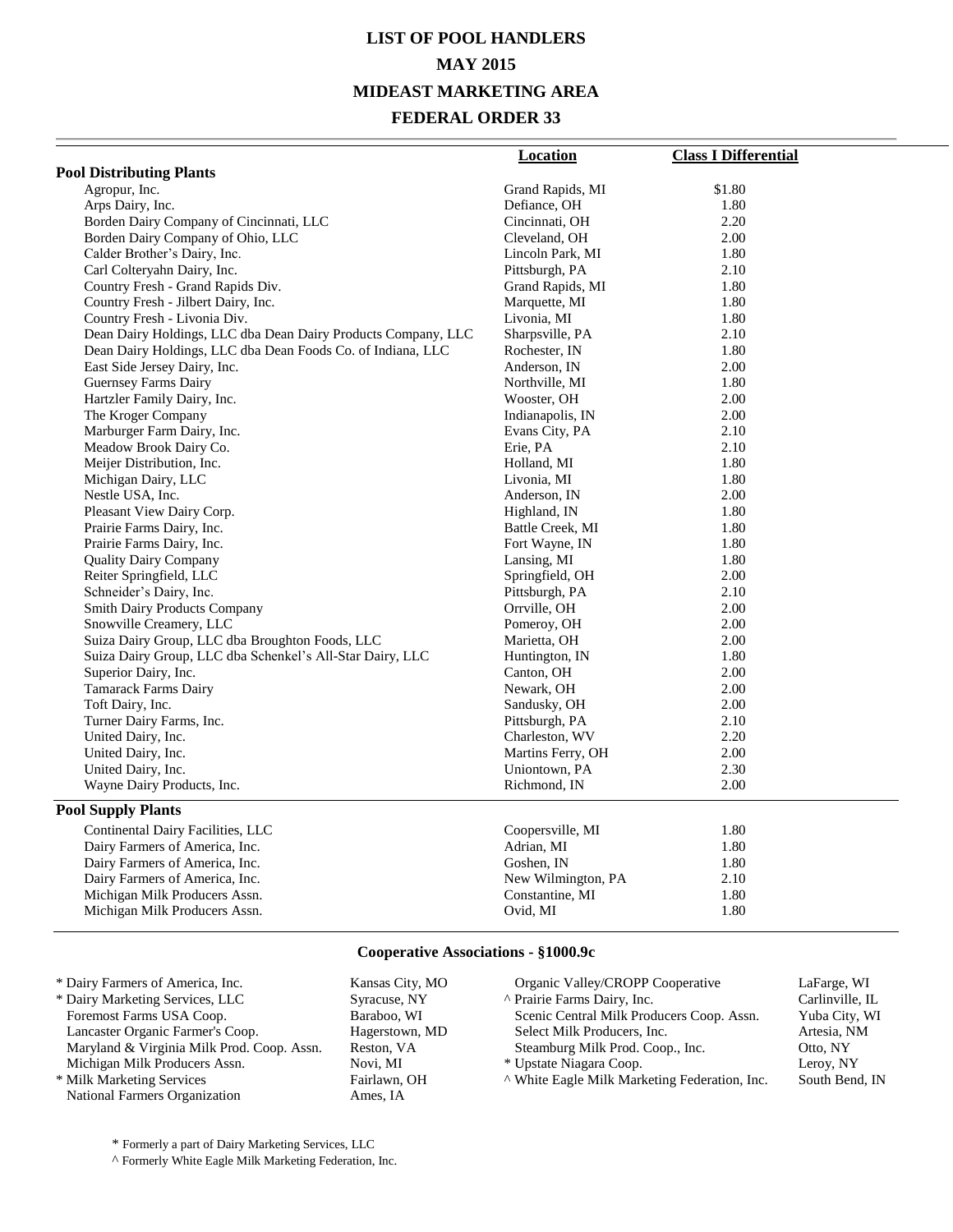# **LIST OF POOL HANDLERS JUNE 2015 MIDEAST MARKETING AREA FEDERAL ORDER 33**

|                                                               | <b>Location</b>    | <b>Class I Differential</b> |
|---------------------------------------------------------------|--------------------|-----------------------------|
| <b>Pool Distributing Plants</b>                               |                    |                             |
| Agropur, Inc.                                                 | Grand Rapids, MI   | \$1.80                      |
| Arps Dairy, Inc.                                              | Defiance, OH       | 1.80                        |
| Borden Dairy Company of Cincinnati, LLC                       | Cincinnati, OH     | 2.20                        |
| Borden Dairy Company of Ohio, LLC                             | Cleveland, OH      | 2.00                        |
| Calder Brother's Dairy, Inc.                                  | Lincoln Park, MI   | 1.80                        |
| Carl Colteryahn Dairy, Inc.                                   | Pittsburgh, PA     | 2.10                        |
| Country Fresh - Grand Rapids Div.                             | Grand Rapids, MI   | 1.80                        |
| Country Fresh - Jilbert Dairy, Inc.                           | Marquette, MI      | 1.80                        |
| Country Fresh - Livonia Div.                                  | Livonia, MI        | 1.80                        |
| Dean Dairy Holdings, LLC dba Dean Dairy Products Company, LLC | Sharpsville, PA    | 2.10                        |
| Dean Dairy Holdings, LLC dba Dean Foods Co. of Indiana, LLC   | Rochester, IN      | 1.80                        |
| East Side Jersey Dairy, Inc.                                  | Anderson, IN       | 2.00                        |
| Guernsey Farms Dairy                                          | Northville, MI     | 1.80                        |
| Hartzler Family Dairy, Inc.                                   | Wooster, OH        | 2.00                        |
| The Kroger Company                                            | Indianapolis, IN   | 2.00                        |
| Marburger Farm Dairy, Inc.                                    | Evans City, PA     | 2.10                        |
| Meadow Brook Dairy Co.                                        | Erie, PA           | 2.10                        |
| Meijer Distribution, Inc.                                     | Holland, MI        | 1.80                        |
| Michigan Dairy, LLC                                           | Livonia, MI        | 1.80                        |
| Nestle USA, Inc.                                              | Anderson, IN       | 2.00                        |
| Pleasant View Dairy Corp.                                     | Highland, IN       | 1.80                        |
| Prairie Farms Dairy, Inc.                                     | Battle Creek, MI   | 1.80                        |
| Prairie Farms Dairy, Inc.                                     | Fort Wayne, IN     | 1.80                        |
| <b>Quality Dairy Company</b>                                  | Lansing, MI        | 1.80                        |
| Reiter Springfield, LLC                                       | Springfield, OH    | 2.00                        |
| Schneider's Dairy, Inc.                                       | Pittsburgh, PA     | 2.10                        |
| <b>Smith Dairy Products Company</b>                           | Orrville, OH       | 2.00                        |
| Snowville Creamery, LLC                                       | Pomeroy, OH        | 2.00                        |
| Suiza Dairy Group, LLC dba Broughton Foods, LLC               | Marietta, OH       | 2.00                        |
| Suiza Dairy Group, LLC dba Schenkel's All-Star Dairy, LLC     | Huntington, IN     | 1.80                        |
| Superior Dairy, Inc.                                          | Canton, OH         | 2.00                        |
| <b>Tamarack Farms Dairy</b>                                   | Newark, OH         | 2.00                        |
| Toft Dairy, Inc.                                              | Sandusky, OH       | 2.00                        |
| Turner Dairy Farms, Inc.                                      | Pittsburgh, PA     | 2.10                        |
| United Dairy, Inc.                                            | Charleston, WV     | 2.20                        |
| United Dairy, Inc.                                            | Martins Ferry, OH  | 2.00                        |
| United Dairy, Inc.                                            | Uniontown, PA      | 2.30                        |
| Wayne Dairy Products, Inc.                                    | Richmond, IN       | 2.00                        |
| <b>Pool Supply Plants</b>                                     |                    |                             |
| Continental Dairy Facilities, LLC                             | Coopersville, MI   | 1.80                        |
| Dairy Farmers of America, Inc.                                | Adrian, MI         | 1.80                        |
| Dairy Farmers of America, Inc.                                | Goshen, IN         | 1.80                        |
| Dairy Farmers of America, Inc.                                | New Wilmington, PA | 2.10                        |
| Michigan Milk Producers Assn.                                 | Constantine, MI    | 1.80                        |
| Michigan Milk Producers Assn.                                 | Ovid, MI           | 1.80                        |
|                                                               |                    |                             |

#### **Cooperative Associations - §1000.9c**

| * Dairy Farmers of America, Inc.           | Kansas City, MO | National Farmers Organization                 | Ames. IA        |
|--------------------------------------------|-----------------|-----------------------------------------------|-----------------|
| * Dairy Marketing Services, LLC            | Syracuse, NY    | A Prairie Farms Dairy, Inc.                   | Carlinville, IL |
| Foremost Farms USA Coop.                   | Baraboo, WI     | Scenic Central Milk Producers Coop. Assn.     | Yuba City, WI   |
| Lancaster Organic Farmer's Coop.           | Hagerstown, MD  | Select Milk Producers, Inc.                   | Artesia, NM     |
| Maryland & Virginia Milk Prod. Coop. Assn. | Reston, VA      | Steamburg Milk Prod. Coop., Inc.              | Otto, NY        |
| Michigan Milk Producers Assn.              | Novi. MI        | * Upstate Niagara Coop.                       | Leroy, NY       |
| * Milk Marketing Services                  | Fairlawn, OH    | A White Eagle Milk Marketing Federation, Inc. | South Bend, IN  |

\* Formerly a part of Dairy Marketing Services, LLC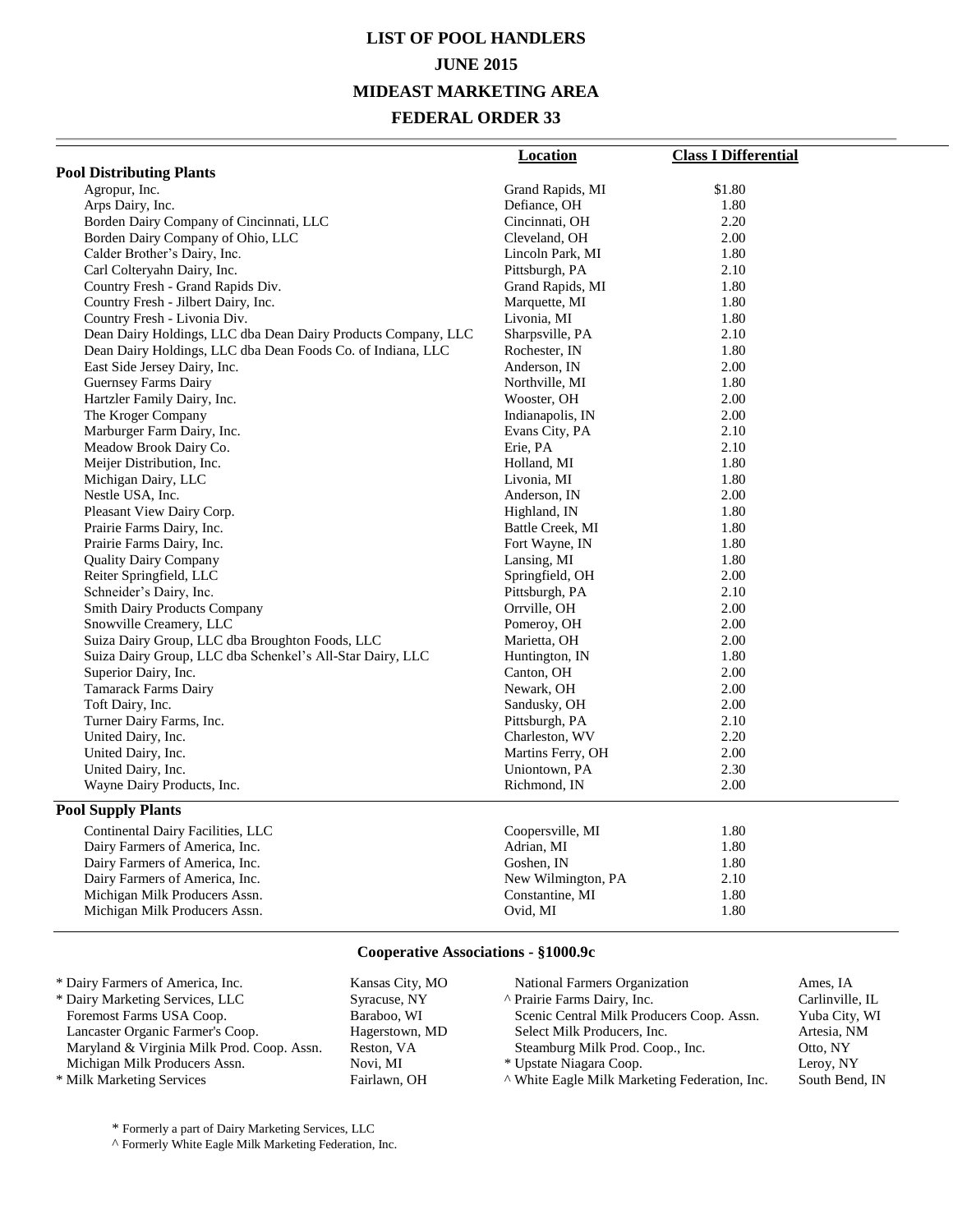# **LIST OF POOL HANDLERS JULY 2015 MIDEAST MARKETING AREA FEDERAL ORDER 33**

|                                                               | <b>Location</b>    | <b>Class I Differential</b> |
|---------------------------------------------------------------|--------------------|-----------------------------|
| <b>Pool Distributing Plants</b>                               |                    |                             |
| Agropur, Inc.                                                 | Grand Rapids, MI   | \$1.80                      |
| Arps Dairy, Inc.                                              | Defiance, OH       | 1.80                        |
| Borden Dairy Company of Cincinnati, LLC                       | Cincinnati, OH     | 2.20                        |
| Borden Dairy Company of Ohio, LLC                             | Cleveland, OH      | 2.00                        |
| Calder Brother's Dairy, Inc.                                  | Lincoln Park, MI   | 1.80                        |
| Carl Colteryahn Dairy, Inc.                                   | Pittsburgh, PA     | 2.10                        |
| Country Fresh - Grand Rapids Div.                             | Grand Rapids, MI   | 1.80                        |
| Country Fresh - Jilbert Dairy, Inc.                           | Marquette, MI      | 1.80                        |
| Country Fresh - Livonia Div.                                  | Livonia, MI        | 1.80                        |
| Dean Dairy Holdings, LLC dba Dean Dairy Products Company, LLC | Sharpsville, PA    | 2.10                        |
| Dean Dairy Holdings, LLC dba Dean Foods Co. of Indiana, LLC   | Rochester, IN      | 1.80                        |
| East Side Jersey Dairy, Inc.                                  | Anderson, IN       | 2.00                        |
| Guernsey Farms Dairy                                          | Northville, MI     | 1.80                        |
| Hartzler Family Dairy, Inc.                                   | Wooster, OH        | 2.00                        |
| The Kroger Company                                            | Indianapolis, IN   | 2.00                        |
| Marburger Farm Dairy, Inc.                                    | Evans City, PA     | 2.10                        |
| Meadow Brook Dairy Co.                                        | Erie, PA           | 2.10                        |
| Meijer Distribution, Inc.                                     | Holland, MI        | 1.80                        |
| Michigan Dairy, LLC                                           | Livonia, MI        | 1.80                        |
| Nestle USA, Inc.                                              | Anderson, IN       | 2.00                        |
| Pleasant View Dairy Corp.                                     | Highland, IN       | 1.80                        |
| Prairie Farms Dairy, Inc.                                     | Battle Creek, MI   | 1.80                        |
| Prairie Farms Dairy, Inc.                                     | Fort Wayne, IN     | 1.80                        |
| <b>Quality Dairy Company</b>                                  | Lansing, MI        | 1.80                        |
| Reiter Springfield, LLC                                       | Springfield, OH    | 2.00                        |
| Schneider's Dairy, Inc.                                       | Pittsburgh, PA     | 2.10                        |
| <b>Smith Dairy Products Company</b>                           | Orrville, OH       | 2.00                        |
| Snowville Creamery, LLC                                       | Pomeroy, OH        | 2.00                        |
| Suiza Dairy Group, LLC dba Broughton Foods, LLC               | Marietta, OH       | 2.00                        |
| Suiza Dairy Group, LLC dba Schenkel's All-Star Dairy, LLC     | Huntington, IN     | 1.80                        |
| Superior Dairy, Inc.                                          | Canton, OH         | 2.00                        |
| <b>Tamarack Farms Dairy</b>                                   | Newark, OH         | 2.00                        |
| Toft Dairy, Inc.                                              | Sandusky, OH       | 2.00                        |
| Turner Dairy Farms, Inc.                                      | Pittsburgh, PA     | 2.10                        |
| United Dairy, Inc.                                            | Charleston, WV     | 2.20                        |
| United Dairy, Inc.                                            | Martins Ferry, OH  | 2.00                        |
| United Dairy, Inc.                                            | Uniontown, PA      | 2.30                        |
| Wayne Dairy Products, Inc.                                    | Richmond, IN       | 2.00                        |
| <b>Pool Supply Plants</b>                                     |                    |                             |
| Continental Dairy Facilities, LLC                             | Coopersville, MI   | 1.80                        |
| Dairy Farmers of America, Inc.                                | Adrian, MI         | 1.80                        |
| Dairy Farmers of America, Inc.                                | Goshen, IN         | 1.80                        |
| Dairy Farmers of America, Inc.                                | New Wilmington, PA | 2.10                        |
| Michigan Milk Producers Assn.                                 | Constantine, MI    | 1.80                        |
| Michigan Milk Producers Assn.                                 | Ovid, MI           | 1.80                        |
|                                                               |                    |                             |

#### **Cooperative Associations - §1000.9c**

| * Dairy Farmers of America, Inc.           | Kansas City, MO | Organic Valley/CROPP Cooperative              | LaFarge, WI     |
|--------------------------------------------|-----------------|-----------------------------------------------|-----------------|
| * Dairy Marketing Services, LLC            | Syracuse, NY    | A Prairie Farms Dairy, Inc.                   | Carlinville, IL |
| Foremost Farms USA Coop.                   | Baraboo, WI     | Scenic Central Milk Producers Coop. Assn.     | Yuba City, WI   |
| Lancaster Organic Farmer's Coop.           | Hagerstown, MD  | Select Milk Producers, Inc.                   | Artesia, NM     |
| Maryland & Virginia Milk Prod. Coop. Assn. | Reston, VA      | Steamburg Milk Prod. Coop., Inc.              | Otto, NY        |
| Michigan Milk Producers Assn.              | Novi. MI        | * Upstate Niagara Coop.                       | Leroy, NY       |
| * Milk Marketing Services                  | Fairlawn, OH    | A White Eagle Milk Marketing Federation, Inc. | South Bend, IN  |
| National Farmers Organization              | Ames. IA        |                                               |                 |

\* Formerly a part of Dairy Marketing Services, LLC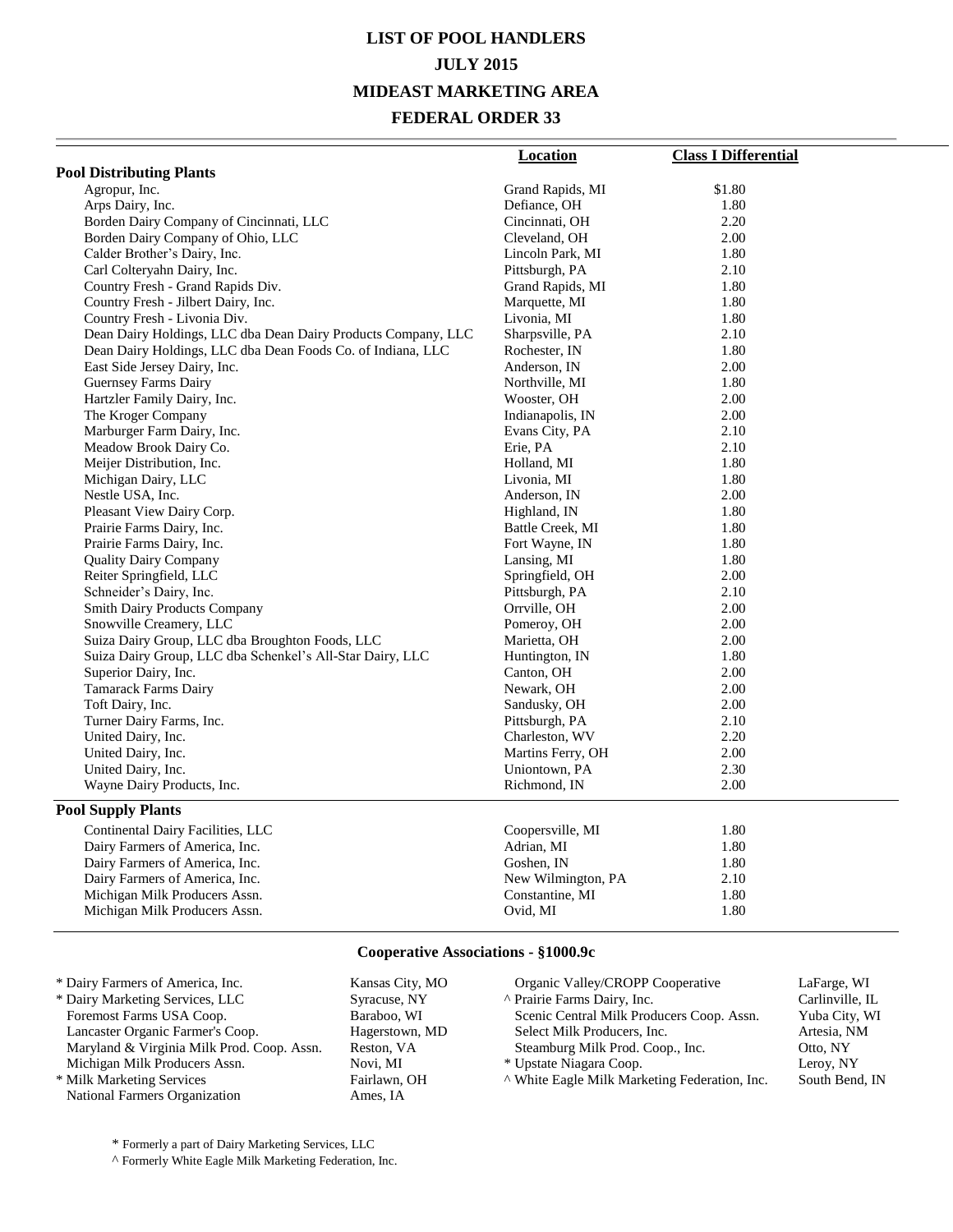# **LIST OF POOL HANDLERS AUGUST 2015 MIDEAST MARKETING AREA FEDERAL ORDER 33**

|                                                               | <b>Location</b>    | <b>Class I Differential</b> |
|---------------------------------------------------------------|--------------------|-----------------------------|
| <b>Pool Distributing Plants</b>                               |                    |                             |
| Agropur, Inc.                                                 | Grand Rapids, MI   | \$1.80                      |
| Arps Dairy, Inc.                                              | Defiance, OH       | 1.80                        |
| Borden Dairy Company of Cincinnati, LLC                       | Cincinnati, OH     | 2.20                        |
| Borden Dairy Company of Ohio, LLC                             | Cleveland, OH      | 2.00                        |
| Calder Brother's Dairy, Inc.                                  | Lincoln Park, MI   | 1.80                        |
| Carl Colteryahn Dairy, Inc.                                   | Pittsburgh, PA     | 2.10                        |
| Country Fresh - Grand Rapids Div.                             | Grand Rapids, MI   | 1.80                        |
| Country Fresh - Jilbert Dairy, Inc.                           | Marquette, MI      | 1.80                        |
| Country Fresh - Livonia Div.                                  | Livonia, MI        | 1.80                        |
| Dean Dairy Holdings, LLC dba Dean Dairy Products Company, LLC | Sharpsville, PA    | 2.10                        |
| Dean Dairy Holdings, LLC dba Dean Foods Co. of Indiana, LLC   | Rochester, IN      | 1.80                        |
| East Side Jersey Dairy, Inc.                                  | Anderson, IN       | 2.00                        |
| <b>Guernsey Farms Dairy</b>                                   | Northville, MI     | 1.80                        |
| Hartzler Family Dairy, Inc.                                   | Wooster, OH        | 2.00                        |
| The Kroger Company                                            | Indianapolis, IN   | 2.00                        |
| Marburger Farm Dairy, Inc.                                    | Evans City, PA     | 2.10                        |
| Meadow Brook Dairy Co.                                        | Erie, PA           | 2.10                        |
| Meijer Distribution, Inc.                                     | Holland, MI        | 1.80                        |
| Meijer Distribution, Inc.                                     | Tipp City, OH      | 2.00                        |
| Michigan Dairy, LLC                                           | Livonia, MI        | 1.80                        |
| Nestle USA, Inc.                                              | Anderson, IN       | 2.00                        |
| Pleasant View Dairy Corp.                                     | Highland, IN       | 1.80                        |
| Prairie Farms Dairy, Inc.                                     | Battle Creek, MI   | 1.80                        |
| Prairie Farms Dairy, Inc.                                     | Fort Wayne, IN     | 1.80                        |
| <b>Quality Dairy Company</b>                                  | Lansing, MI        | 1.80                        |
| Reiter Springfield, LLC                                       | Springfield, OH    | 2.00                        |
| Schneider's Dairy, Inc.                                       | Pittsburgh, PA     | 2.10                        |
| <b>Smith Dairy Products Company</b>                           | Orrville, OH       | 2.00                        |
| Snowville Creamery, LLC                                       | Pomeroy, OH        | 2.00                        |
| Suiza Dairy Group, LLC dba Broughton Foods, LLC               | Marietta, OH       | 2.00                        |
| Suiza Dairy Group, LLC dba Schenkel's All-Star Dairy, LLC     | Huntington, IN     | 1.80                        |
| Superior Dairy, Inc.                                          | Canton, OH         | 2.00                        |
| Tamarack Farms Dairy                                          | Newark, OH         | 2.00                        |
| Toft Dairy, Inc.                                              | Sandusky, OH       | 2.00                        |
| Turner Dairy Farms, Inc.                                      | Pittsburgh, PA     | 2.10                        |
| United Dairy, Inc.                                            | Charleston, WV     | 2.20                        |
| United Dairy, Inc.                                            | Martins Ferry, OH  | 2.00                        |
| United Dairy, Inc.                                            | Uniontown, PA      | 2.30                        |
| Wayne Dairy Products, Inc.                                    | Richmond, IN       | 2.00                        |
| <b>Pool Supply Plants</b>                                     |                    |                             |
| Continental Dairy Facilities, LLC                             | Coopersville, MI   | 1.80                        |
| Dairy Farmers of America, Inc.                                | Adrian, MI         | 1.80                        |
| Dairy Farmers of America, Inc.                                | Goshen, IN         | 1.80                        |
| Dairy Farmers of America, Inc.                                | New Wilmington, PA | 2.10                        |
| Michigan Milk Producers Assn.                                 | Constantine, MI    | 1.80                        |
| Michigan Milk Producers Assn.                                 | Ovid, MI           | 1.80                        |

#### **Cooperative Associations - §1000.9c**

| Cobblestone Milk Cooperative               | Chatham, VA     | National Farmers Organization                 | Ames. IA        |
|--------------------------------------------|-----------------|-----------------------------------------------|-----------------|
| * Dairy Farmers of America, Inc.           | Kansas City, MO | A Prairie Farms Dairy, Inc.                   | Carlinville, IL |
| * Dairy Marketing Services, LLC            | Syracuse, NY    | Scenic Central Milk Producers Coop. Assn.     | Yuba City, WI   |
| Foremost Farms USA Coop.                   | Baraboo, WI     | Select Milk Producers, Inc.                   | Artesia, NM     |
| Lancaster Organic Farmer's Coop.           | Hagerstown, MD  | Steamburg Milk Prod. Coop., Inc.              | Otto, NY        |
| Maryland & Virginia Milk Prod. Coop. Assn. | Reston, VA      | * Upstate Niagara Coop.                       | Leroy, NY       |
| Michigan Milk Producers Assn.              | Novi. MI        | A White Eagle Milk Marketing Federation, Inc. | South Bend, IN  |
| * Milk Marketing Services                  | Fairlawn, OH    |                                               |                 |

\* Formerly a part of Dairy Marketing Services, LLC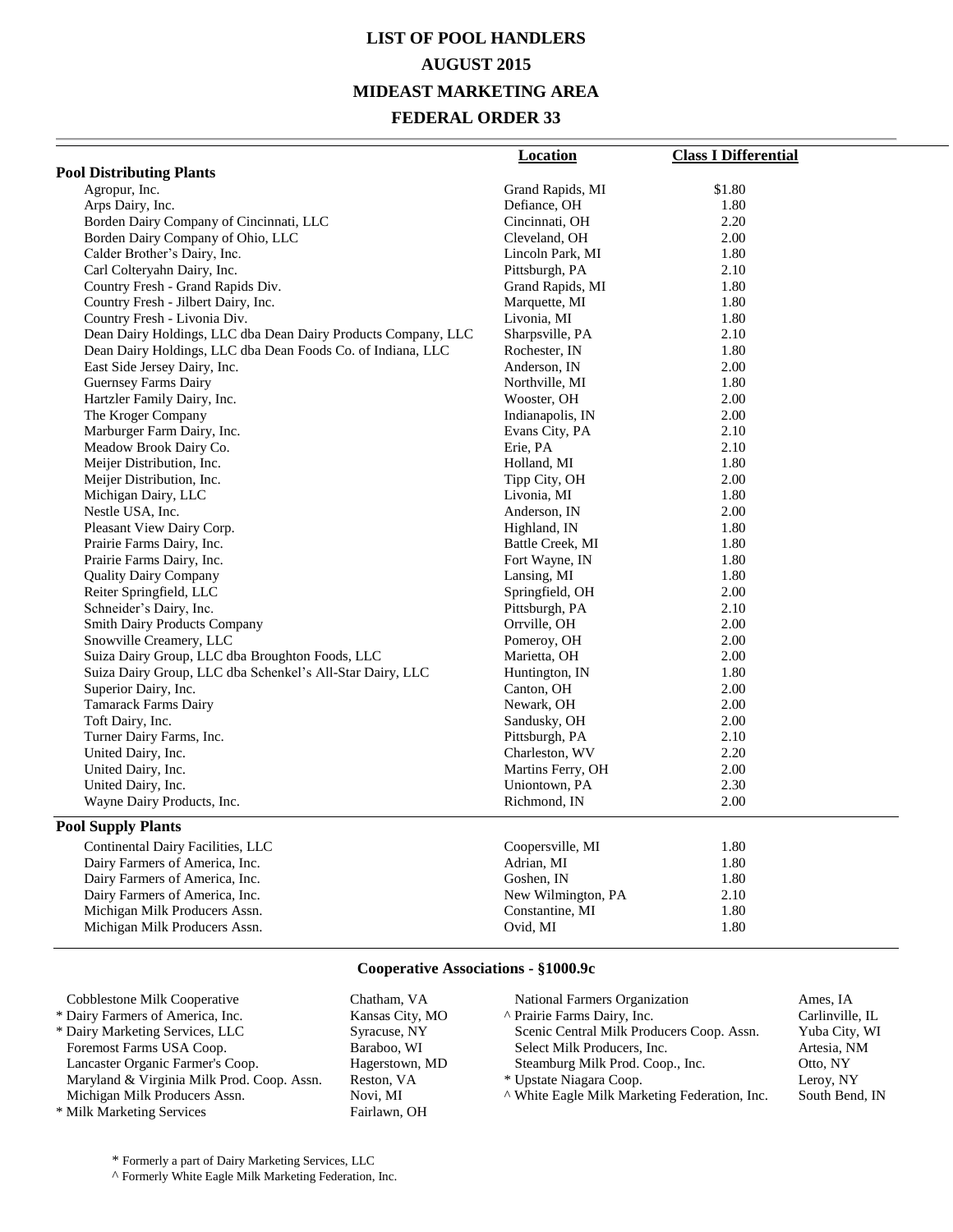# **LIST OF POOL HANDLERS SEPTEMBER 2015 MIDEAST MARKETING AREA**

#### **FEDERAL ORDER 33**

| <b>Pool Distributing Plants</b><br>Agropur, Inc.<br>Grand Rapids, MI<br>\$1.80<br>Arps Dairy, Inc.<br>Defiance, OH<br>1.80<br>Borden Dairy Company of Cincinnati, LLC<br>2.20<br>Cincinnati, OH<br>Borden Dairy Company of Ohio, LLC<br>Cleveland, OH<br>2.00<br>C.F. Burger Creamery<br>Detroit, MI<br>1.80<br>Calder Brother's Dairy, Inc.<br>1.80<br>Lincoln Park, MI<br>2.10<br>Carl Colteryahn Dairy, Inc.<br>Pittsburgh, PA<br>Country Fresh - Grand Rapids Div.<br>Grand Rapids, MI<br>1.80<br>Country Fresh - Jilbert Dairy, Inc.<br>1.80<br>Marquette, MI<br>Country Fresh - Livonia Div.<br>Livonia, MI<br>1.80<br>Dean Dairy Holdings, LLC dba Dean Dairy Products Company, LLC<br>Sharpsville, PA<br>2.10<br>Dean Dairy Holdings, LLC dba Dean Foods Co. of Indiana, LLC<br>1.80<br>Rochester, IN<br>East Side Jersey Dairy, Inc.<br>2.00<br>Anderson, IN<br>Guernsey Farms Dairy<br>1.80<br>Northville, MI<br>Hartzler Family Dairy, Inc.<br>2.00<br>Wooster, OH<br>The Kroger Company<br>Indianapolis, IN<br>2.00<br>Marburger Farm Dairy, Inc.<br>Evans City, PA<br>2.10<br>Meadow Brook Dairy Co.<br>2.10<br>Erie, PA<br>Meijer Distribution, Inc.<br>1.80<br>Holland, MI<br>Meijer Distribution, Inc.<br>2.00<br>Tipp City, OH<br>Michigan Dairy, LLC<br>Livonia, MI<br>1.80<br>Nestle USA, Inc.<br>Anderson, IN<br>2.00<br>Pleasant View Dairy Corp.<br>1.80<br>Highland, IN<br>Battle Creek, MI<br>1.80<br>Prairie Farms Dairy, Inc.<br>Prairie Farms Dairy, Inc.<br>Fort Wayne, IN<br>1.80<br>1.80<br><b>Quality Dairy Company</b><br>Lansing, MI<br>Reiter Springfield, LLC<br>Springfield, OH<br>2.00<br>Schneider's Dairy, Inc.<br>Pittsburgh, PA<br>2.10<br><b>Smith Dairy Products Company</b><br>Orrville, OH<br>2.00<br>Snowville Creamery, LLC<br>Pomeroy, OH<br>2.00<br>Suiza Dairy Group, LLC dba Broughton Foods, LLC<br>2.00<br>Marietta, OH<br>Suiza Dairy Group, LLC dba Schenkel's All-Star Dairy, LLC<br>1.80<br>Huntington, IN<br>Superior Dairy, Inc.<br>Canton, OH<br>2.00<br>Tamarack Farms Dairy<br>Newark, OH<br>2.00<br>2.00<br>Toft Dairy, Inc.<br>Sandusky, OH<br>Turner Dairy Farms, Inc.<br>Pittsburgh, PA<br>2.10<br>United Dairy, Inc.<br>Charleston, WV<br>2.20<br>United Dairy, Inc.<br>Martins Ferry, OH<br>2.00<br>United Dairy, Inc.<br>Uniontown, PA<br>2.30<br>Wayne Dairy Products, Inc.<br>Richmond, IN<br>2.00<br><b>Pool Supply Plants</b><br>Coopersville, MI<br>1.80<br>Continental Dairy Facilities, LLC<br>Dairy Farmers of America, Inc.<br>Adrian, MI<br>1.80<br>Dairy Farmers of America, Inc.<br>Cass City, MI<br>1.80<br>Dairy Farmers of America, Inc.<br>Goshen, IN<br>1.80<br>2.10<br>Dairy Farmers of America, Inc.<br>New Wilmington, PA<br>Michigan Milk Producers Assn.<br>Constantine, MI<br>1.80 |                               | <b>Location</b> | <b>Class I Differential</b> |
|--------------------------------------------------------------------------------------------------------------------------------------------------------------------------------------------------------------------------------------------------------------------------------------------------------------------------------------------------------------------------------------------------------------------------------------------------------------------------------------------------------------------------------------------------------------------------------------------------------------------------------------------------------------------------------------------------------------------------------------------------------------------------------------------------------------------------------------------------------------------------------------------------------------------------------------------------------------------------------------------------------------------------------------------------------------------------------------------------------------------------------------------------------------------------------------------------------------------------------------------------------------------------------------------------------------------------------------------------------------------------------------------------------------------------------------------------------------------------------------------------------------------------------------------------------------------------------------------------------------------------------------------------------------------------------------------------------------------------------------------------------------------------------------------------------------------------------------------------------------------------------------------------------------------------------------------------------------------------------------------------------------------------------------------------------------------------------------------------------------------------------------------------------------------------------------------------------------------------------------------------------------------------------------------------------------------------------------------------------------------------------------------------------------------------------------------------------------------------------------------------------------------------------------------------------------------------------------------------------------------------------------------------------------------------------------------------------------------------------------------------------------------------------|-------------------------------|-----------------|-----------------------------|
|                                                                                                                                                                                                                                                                                                                                                                                                                                                                                                                                                                                                                                                                                                                                                                                                                                                                                                                                                                                                                                                                                                                                                                                                                                                                                                                                                                                                                                                                                                                                                                                                                                                                                                                                                                                                                                                                                                                                                                                                                                                                                                                                                                                                                                                                                                                                                                                                                                                                                                                                                                                                                                                                                                                                                                                |                               |                 |                             |
|                                                                                                                                                                                                                                                                                                                                                                                                                                                                                                                                                                                                                                                                                                                                                                                                                                                                                                                                                                                                                                                                                                                                                                                                                                                                                                                                                                                                                                                                                                                                                                                                                                                                                                                                                                                                                                                                                                                                                                                                                                                                                                                                                                                                                                                                                                                                                                                                                                                                                                                                                                                                                                                                                                                                                                                |                               |                 |                             |
|                                                                                                                                                                                                                                                                                                                                                                                                                                                                                                                                                                                                                                                                                                                                                                                                                                                                                                                                                                                                                                                                                                                                                                                                                                                                                                                                                                                                                                                                                                                                                                                                                                                                                                                                                                                                                                                                                                                                                                                                                                                                                                                                                                                                                                                                                                                                                                                                                                                                                                                                                                                                                                                                                                                                                                                |                               |                 |                             |
|                                                                                                                                                                                                                                                                                                                                                                                                                                                                                                                                                                                                                                                                                                                                                                                                                                                                                                                                                                                                                                                                                                                                                                                                                                                                                                                                                                                                                                                                                                                                                                                                                                                                                                                                                                                                                                                                                                                                                                                                                                                                                                                                                                                                                                                                                                                                                                                                                                                                                                                                                                                                                                                                                                                                                                                |                               |                 |                             |
|                                                                                                                                                                                                                                                                                                                                                                                                                                                                                                                                                                                                                                                                                                                                                                                                                                                                                                                                                                                                                                                                                                                                                                                                                                                                                                                                                                                                                                                                                                                                                                                                                                                                                                                                                                                                                                                                                                                                                                                                                                                                                                                                                                                                                                                                                                                                                                                                                                                                                                                                                                                                                                                                                                                                                                                |                               |                 |                             |
|                                                                                                                                                                                                                                                                                                                                                                                                                                                                                                                                                                                                                                                                                                                                                                                                                                                                                                                                                                                                                                                                                                                                                                                                                                                                                                                                                                                                                                                                                                                                                                                                                                                                                                                                                                                                                                                                                                                                                                                                                                                                                                                                                                                                                                                                                                                                                                                                                                                                                                                                                                                                                                                                                                                                                                                |                               |                 |                             |
|                                                                                                                                                                                                                                                                                                                                                                                                                                                                                                                                                                                                                                                                                                                                                                                                                                                                                                                                                                                                                                                                                                                                                                                                                                                                                                                                                                                                                                                                                                                                                                                                                                                                                                                                                                                                                                                                                                                                                                                                                                                                                                                                                                                                                                                                                                                                                                                                                                                                                                                                                                                                                                                                                                                                                                                |                               |                 |                             |
|                                                                                                                                                                                                                                                                                                                                                                                                                                                                                                                                                                                                                                                                                                                                                                                                                                                                                                                                                                                                                                                                                                                                                                                                                                                                                                                                                                                                                                                                                                                                                                                                                                                                                                                                                                                                                                                                                                                                                                                                                                                                                                                                                                                                                                                                                                                                                                                                                                                                                                                                                                                                                                                                                                                                                                                |                               |                 |                             |
|                                                                                                                                                                                                                                                                                                                                                                                                                                                                                                                                                                                                                                                                                                                                                                                                                                                                                                                                                                                                                                                                                                                                                                                                                                                                                                                                                                                                                                                                                                                                                                                                                                                                                                                                                                                                                                                                                                                                                                                                                                                                                                                                                                                                                                                                                                                                                                                                                                                                                                                                                                                                                                                                                                                                                                                |                               |                 |                             |
|                                                                                                                                                                                                                                                                                                                                                                                                                                                                                                                                                                                                                                                                                                                                                                                                                                                                                                                                                                                                                                                                                                                                                                                                                                                                                                                                                                                                                                                                                                                                                                                                                                                                                                                                                                                                                                                                                                                                                                                                                                                                                                                                                                                                                                                                                                                                                                                                                                                                                                                                                                                                                                                                                                                                                                                |                               |                 |                             |
|                                                                                                                                                                                                                                                                                                                                                                                                                                                                                                                                                                                                                                                                                                                                                                                                                                                                                                                                                                                                                                                                                                                                                                                                                                                                                                                                                                                                                                                                                                                                                                                                                                                                                                                                                                                                                                                                                                                                                                                                                                                                                                                                                                                                                                                                                                                                                                                                                                                                                                                                                                                                                                                                                                                                                                                |                               |                 |                             |
|                                                                                                                                                                                                                                                                                                                                                                                                                                                                                                                                                                                                                                                                                                                                                                                                                                                                                                                                                                                                                                                                                                                                                                                                                                                                                                                                                                                                                                                                                                                                                                                                                                                                                                                                                                                                                                                                                                                                                                                                                                                                                                                                                                                                                                                                                                                                                                                                                                                                                                                                                                                                                                                                                                                                                                                |                               |                 |                             |
|                                                                                                                                                                                                                                                                                                                                                                                                                                                                                                                                                                                                                                                                                                                                                                                                                                                                                                                                                                                                                                                                                                                                                                                                                                                                                                                                                                                                                                                                                                                                                                                                                                                                                                                                                                                                                                                                                                                                                                                                                                                                                                                                                                                                                                                                                                                                                                                                                                                                                                                                                                                                                                                                                                                                                                                |                               |                 |                             |
|                                                                                                                                                                                                                                                                                                                                                                                                                                                                                                                                                                                                                                                                                                                                                                                                                                                                                                                                                                                                                                                                                                                                                                                                                                                                                                                                                                                                                                                                                                                                                                                                                                                                                                                                                                                                                                                                                                                                                                                                                                                                                                                                                                                                                                                                                                                                                                                                                                                                                                                                                                                                                                                                                                                                                                                |                               |                 |                             |
|                                                                                                                                                                                                                                                                                                                                                                                                                                                                                                                                                                                                                                                                                                                                                                                                                                                                                                                                                                                                                                                                                                                                                                                                                                                                                                                                                                                                                                                                                                                                                                                                                                                                                                                                                                                                                                                                                                                                                                                                                                                                                                                                                                                                                                                                                                                                                                                                                                                                                                                                                                                                                                                                                                                                                                                |                               |                 |                             |
|                                                                                                                                                                                                                                                                                                                                                                                                                                                                                                                                                                                                                                                                                                                                                                                                                                                                                                                                                                                                                                                                                                                                                                                                                                                                                                                                                                                                                                                                                                                                                                                                                                                                                                                                                                                                                                                                                                                                                                                                                                                                                                                                                                                                                                                                                                                                                                                                                                                                                                                                                                                                                                                                                                                                                                                |                               |                 |                             |
|                                                                                                                                                                                                                                                                                                                                                                                                                                                                                                                                                                                                                                                                                                                                                                                                                                                                                                                                                                                                                                                                                                                                                                                                                                                                                                                                                                                                                                                                                                                                                                                                                                                                                                                                                                                                                                                                                                                                                                                                                                                                                                                                                                                                                                                                                                                                                                                                                                                                                                                                                                                                                                                                                                                                                                                |                               |                 |                             |
|                                                                                                                                                                                                                                                                                                                                                                                                                                                                                                                                                                                                                                                                                                                                                                                                                                                                                                                                                                                                                                                                                                                                                                                                                                                                                                                                                                                                                                                                                                                                                                                                                                                                                                                                                                                                                                                                                                                                                                                                                                                                                                                                                                                                                                                                                                                                                                                                                                                                                                                                                                                                                                                                                                                                                                                |                               |                 |                             |
|                                                                                                                                                                                                                                                                                                                                                                                                                                                                                                                                                                                                                                                                                                                                                                                                                                                                                                                                                                                                                                                                                                                                                                                                                                                                                                                                                                                                                                                                                                                                                                                                                                                                                                                                                                                                                                                                                                                                                                                                                                                                                                                                                                                                                                                                                                                                                                                                                                                                                                                                                                                                                                                                                                                                                                                |                               |                 |                             |
|                                                                                                                                                                                                                                                                                                                                                                                                                                                                                                                                                                                                                                                                                                                                                                                                                                                                                                                                                                                                                                                                                                                                                                                                                                                                                                                                                                                                                                                                                                                                                                                                                                                                                                                                                                                                                                                                                                                                                                                                                                                                                                                                                                                                                                                                                                                                                                                                                                                                                                                                                                                                                                                                                                                                                                                |                               |                 |                             |
|                                                                                                                                                                                                                                                                                                                                                                                                                                                                                                                                                                                                                                                                                                                                                                                                                                                                                                                                                                                                                                                                                                                                                                                                                                                                                                                                                                                                                                                                                                                                                                                                                                                                                                                                                                                                                                                                                                                                                                                                                                                                                                                                                                                                                                                                                                                                                                                                                                                                                                                                                                                                                                                                                                                                                                                |                               |                 |                             |
|                                                                                                                                                                                                                                                                                                                                                                                                                                                                                                                                                                                                                                                                                                                                                                                                                                                                                                                                                                                                                                                                                                                                                                                                                                                                                                                                                                                                                                                                                                                                                                                                                                                                                                                                                                                                                                                                                                                                                                                                                                                                                                                                                                                                                                                                                                                                                                                                                                                                                                                                                                                                                                                                                                                                                                                |                               |                 |                             |
|                                                                                                                                                                                                                                                                                                                                                                                                                                                                                                                                                                                                                                                                                                                                                                                                                                                                                                                                                                                                                                                                                                                                                                                                                                                                                                                                                                                                                                                                                                                                                                                                                                                                                                                                                                                                                                                                                                                                                                                                                                                                                                                                                                                                                                                                                                                                                                                                                                                                                                                                                                                                                                                                                                                                                                                |                               |                 |                             |
|                                                                                                                                                                                                                                                                                                                                                                                                                                                                                                                                                                                                                                                                                                                                                                                                                                                                                                                                                                                                                                                                                                                                                                                                                                                                                                                                                                                                                                                                                                                                                                                                                                                                                                                                                                                                                                                                                                                                                                                                                                                                                                                                                                                                                                                                                                                                                                                                                                                                                                                                                                                                                                                                                                                                                                                |                               |                 |                             |
|                                                                                                                                                                                                                                                                                                                                                                                                                                                                                                                                                                                                                                                                                                                                                                                                                                                                                                                                                                                                                                                                                                                                                                                                                                                                                                                                                                                                                                                                                                                                                                                                                                                                                                                                                                                                                                                                                                                                                                                                                                                                                                                                                                                                                                                                                                                                                                                                                                                                                                                                                                                                                                                                                                                                                                                |                               |                 |                             |
|                                                                                                                                                                                                                                                                                                                                                                                                                                                                                                                                                                                                                                                                                                                                                                                                                                                                                                                                                                                                                                                                                                                                                                                                                                                                                                                                                                                                                                                                                                                                                                                                                                                                                                                                                                                                                                                                                                                                                                                                                                                                                                                                                                                                                                                                                                                                                                                                                                                                                                                                                                                                                                                                                                                                                                                |                               |                 |                             |
|                                                                                                                                                                                                                                                                                                                                                                                                                                                                                                                                                                                                                                                                                                                                                                                                                                                                                                                                                                                                                                                                                                                                                                                                                                                                                                                                                                                                                                                                                                                                                                                                                                                                                                                                                                                                                                                                                                                                                                                                                                                                                                                                                                                                                                                                                                                                                                                                                                                                                                                                                                                                                                                                                                                                                                                |                               |                 |                             |
|                                                                                                                                                                                                                                                                                                                                                                                                                                                                                                                                                                                                                                                                                                                                                                                                                                                                                                                                                                                                                                                                                                                                                                                                                                                                                                                                                                                                                                                                                                                                                                                                                                                                                                                                                                                                                                                                                                                                                                                                                                                                                                                                                                                                                                                                                                                                                                                                                                                                                                                                                                                                                                                                                                                                                                                |                               |                 |                             |
|                                                                                                                                                                                                                                                                                                                                                                                                                                                                                                                                                                                                                                                                                                                                                                                                                                                                                                                                                                                                                                                                                                                                                                                                                                                                                                                                                                                                                                                                                                                                                                                                                                                                                                                                                                                                                                                                                                                                                                                                                                                                                                                                                                                                                                                                                                                                                                                                                                                                                                                                                                                                                                                                                                                                                                                |                               |                 |                             |
|                                                                                                                                                                                                                                                                                                                                                                                                                                                                                                                                                                                                                                                                                                                                                                                                                                                                                                                                                                                                                                                                                                                                                                                                                                                                                                                                                                                                                                                                                                                                                                                                                                                                                                                                                                                                                                                                                                                                                                                                                                                                                                                                                                                                                                                                                                                                                                                                                                                                                                                                                                                                                                                                                                                                                                                |                               |                 |                             |
|                                                                                                                                                                                                                                                                                                                                                                                                                                                                                                                                                                                                                                                                                                                                                                                                                                                                                                                                                                                                                                                                                                                                                                                                                                                                                                                                                                                                                                                                                                                                                                                                                                                                                                                                                                                                                                                                                                                                                                                                                                                                                                                                                                                                                                                                                                                                                                                                                                                                                                                                                                                                                                                                                                                                                                                |                               |                 |                             |
|                                                                                                                                                                                                                                                                                                                                                                                                                                                                                                                                                                                                                                                                                                                                                                                                                                                                                                                                                                                                                                                                                                                                                                                                                                                                                                                                                                                                                                                                                                                                                                                                                                                                                                                                                                                                                                                                                                                                                                                                                                                                                                                                                                                                                                                                                                                                                                                                                                                                                                                                                                                                                                                                                                                                                                                |                               |                 |                             |
|                                                                                                                                                                                                                                                                                                                                                                                                                                                                                                                                                                                                                                                                                                                                                                                                                                                                                                                                                                                                                                                                                                                                                                                                                                                                                                                                                                                                                                                                                                                                                                                                                                                                                                                                                                                                                                                                                                                                                                                                                                                                                                                                                                                                                                                                                                                                                                                                                                                                                                                                                                                                                                                                                                                                                                                |                               |                 |                             |
|                                                                                                                                                                                                                                                                                                                                                                                                                                                                                                                                                                                                                                                                                                                                                                                                                                                                                                                                                                                                                                                                                                                                                                                                                                                                                                                                                                                                                                                                                                                                                                                                                                                                                                                                                                                                                                                                                                                                                                                                                                                                                                                                                                                                                                                                                                                                                                                                                                                                                                                                                                                                                                                                                                                                                                                |                               |                 |                             |
|                                                                                                                                                                                                                                                                                                                                                                                                                                                                                                                                                                                                                                                                                                                                                                                                                                                                                                                                                                                                                                                                                                                                                                                                                                                                                                                                                                                                                                                                                                                                                                                                                                                                                                                                                                                                                                                                                                                                                                                                                                                                                                                                                                                                                                                                                                                                                                                                                                                                                                                                                                                                                                                                                                                                                                                |                               |                 |                             |
|                                                                                                                                                                                                                                                                                                                                                                                                                                                                                                                                                                                                                                                                                                                                                                                                                                                                                                                                                                                                                                                                                                                                                                                                                                                                                                                                                                                                                                                                                                                                                                                                                                                                                                                                                                                                                                                                                                                                                                                                                                                                                                                                                                                                                                                                                                                                                                                                                                                                                                                                                                                                                                                                                                                                                                                |                               |                 |                             |
|                                                                                                                                                                                                                                                                                                                                                                                                                                                                                                                                                                                                                                                                                                                                                                                                                                                                                                                                                                                                                                                                                                                                                                                                                                                                                                                                                                                                                                                                                                                                                                                                                                                                                                                                                                                                                                                                                                                                                                                                                                                                                                                                                                                                                                                                                                                                                                                                                                                                                                                                                                                                                                                                                                                                                                                |                               |                 |                             |
|                                                                                                                                                                                                                                                                                                                                                                                                                                                                                                                                                                                                                                                                                                                                                                                                                                                                                                                                                                                                                                                                                                                                                                                                                                                                                                                                                                                                                                                                                                                                                                                                                                                                                                                                                                                                                                                                                                                                                                                                                                                                                                                                                                                                                                                                                                                                                                                                                                                                                                                                                                                                                                                                                                                                                                                |                               |                 |                             |
|                                                                                                                                                                                                                                                                                                                                                                                                                                                                                                                                                                                                                                                                                                                                                                                                                                                                                                                                                                                                                                                                                                                                                                                                                                                                                                                                                                                                                                                                                                                                                                                                                                                                                                                                                                                                                                                                                                                                                                                                                                                                                                                                                                                                                                                                                                                                                                                                                                                                                                                                                                                                                                                                                                                                                                                |                               |                 |                             |
|                                                                                                                                                                                                                                                                                                                                                                                                                                                                                                                                                                                                                                                                                                                                                                                                                                                                                                                                                                                                                                                                                                                                                                                                                                                                                                                                                                                                                                                                                                                                                                                                                                                                                                                                                                                                                                                                                                                                                                                                                                                                                                                                                                                                                                                                                                                                                                                                                                                                                                                                                                                                                                                                                                                                                                                |                               |                 |                             |
|                                                                                                                                                                                                                                                                                                                                                                                                                                                                                                                                                                                                                                                                                                                                                                                                                                                                                                                                                                                                                                                                                                                                                                                                                                                                                                                                                                                                                                                                                                                                                                                                                                                                                                                                                                                                                                                                                                                                                                                                                                                                                                                                                                                                                                                                                                                                                                                                                                                                                                                                                                                                                                                                                                                                                                                |                               |                 |                             |
|                                                                                                                                                                                                                                                                                                                                                                                                                                                                                                                                                                                                                                                                                                                                                                                                                                                                                                                                                                                                                                                                                                                                                                                                                                                                                                                                                                                                                                                                                                                                                                                                                                                                                                                                                                                                                                                                                                                                                                                                                                                                                                                                                                                                                                                                                                                                                                                                                                                                                                                                                                                                                                                                                                                                                                                |                               |                 |                             |
|                                                                                                                                                                                                                                                                                                                                                                                                                                                                                                                                                                                                                                                                                                                                                                                                                                                                                                                                                                                                                                                                                                                                                                                                                                                                                                                                                                                                                                                                                                                                                                                                                                                                                                                                                                                                                                                                                                                                                                                                                                                                                                                                                                                                                                                                                                                                                                                                                                                                                                                                                                                                                                                                                                                                                                                |                               |                 |                             |
|                                                                                                                                                                                                                                                                                                                                                                                                                                                                                                                                                                                                                                                                                                                                                                                                                                                                                                                                                                                                                                                                                                                                                                                                                                                                                                                                                                                                                                                                                                                                                                                                                                                                                                                                                                                                                                                                                                                                                                                                                                                                                                                                                                                                                                                                                                                                                                                                                                                                                                                                                                                                                                                                                                                                                                                |                               |                 |                             |
|                                                                                                                                                                                                                                                                                                                                                                                                                                                                                                                                                                                                                                                                                                                                                                                                                                                                                                                                                                                                                                                                                                                                                                                                                                                                                                                                                                                                                                                                                                                                                                                                                                                                                                                                                                                                                                                                                                                                                                                                                                                                                                                                                                                                                                                                                                                                                                                                                                                                                                                                                                                                                                                                                                                                                                                |                               |                 |                             |
|                                                                                                                                                                                                                                                                                                                                                                                                                                                                                                                                                                                                                                                                                                                                                                                                                                                                                                                                                                                                                                                                                                                                                                                                                                                                                                                                                                                                                                                                                                                                                                                                                                                                                                                                                                                                                                                                                                                                                                                                                                                                                                                                                                                                                                                                                                                                                                                                                                                                                                                                                                                                                                                                                                                                                                                |                               |                 |                             |
|                                                                                                                                                                                                                                                                                                                                                                                                                                                                                                                                                                                                                                                                                                                                                                                                                                                                                                                                                                                                                                                                                                                                                                                                                                                                                                                                                                                                                                                                                                                                                                                                                                                                                                                                                                                                                                                                                                                                                                                                                                                                                                                                                                                                                                                                                                                                                                                                                                                                                                                                                                                                                                                                                                                                                                                |                               |                 |                             |
|                                                                                                                                                                                                                                                                                                                                                                                                                                                                                                                                                                                                                                                                                                                                                                                                                                                                                                                                                                                                                                                                                                                                                                                                                                                                                                                                                                                                                                                                                                                                                                                                                                                                                                                                                                                                                                                                                                                                                                                                                                                                                                                                                                                                                                                                                                                                                                                                                                                                                                                                                                                                                                                                                                                                                                                |                               |                 |                             |
|                                                                                                                                                                                                                                                                                                                                                                                                                                                                                                                                                                                                                                                                                                                                                                                                                                                                                                                                                                                                                                                                                                                                                                                                                                                                                                                                                                                                                                                                                                                                                                                                                                                                                                                                                                                                                                                                                                                                                                                                                                                                                                                                                                                                                                                                                                                                                                                                                                                                                                                                                                                                                                                                                                                                                                                | Michigan Milk Producers Assn. | Ovid, MI        | 1.80                        |

#### **Cooperative Associations - §1000.9c**

| Kansas City, MO | National Farmers Organization                 | Ames. IA        |
|-----------------|-----------------------------------------------|-----------------|
| Syracuse, NY    | Organic Valley/CROPP Cooperative              | LaFarge, WI     |
| Baraboo, WI     | A Prairie Farms Dairy, Inc.                   | Carlinville, IL |
| Hagerstown, MD  | Scenic Central Milk Producers Coop. Assn.     | Yuba City, WI   |
| Hagerstown, MD  | Select Milk Producers, Inc.                   | Artesia, NM     |
| Reston, VA      | Steamburg Milk Prod. Coop., Inc.              | Otto, NY        |
| Novi. MI        | * Upstate Niagara Coop.                       | Leroy, NY       |
| Fairlawn, OH    | A White Eagle Milk Marketing Federation, Inc. | South Bend, IN  |
|                 |                                               |                 |

\* Formerly a part of Dairy Marketing Services, LLC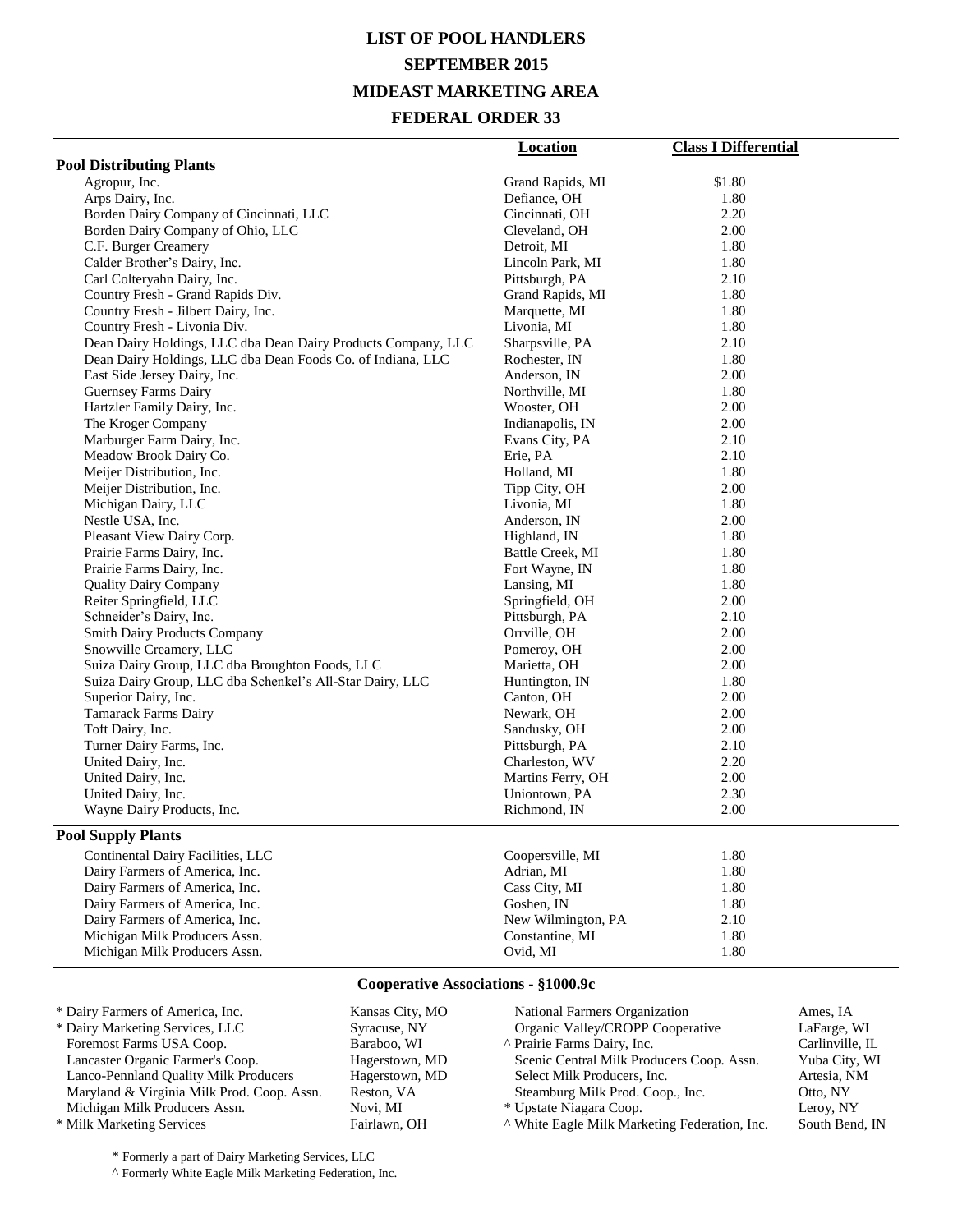# **LIST OF POOL HANDLERS OCTOBER 2015 MIDEAST MARKETING AREA FEDERAL ORDER 33**

|                                                               | Location           | <b>Class I Differential</b> |
|---------------------------------------------------------------|--------------------|-----------------------------|
| <b>Pool Distributing Plants</b>                               |                    |                             |
| Agropur, Inc.                                                 | Grand Rapids, MI   | \$1.80                      |
| Arps Dairy, Inc.                                              | Defiance, OH       | 1.80                        |
| Borden Dairy Company of Cincinnati, LLC                       | Cincinnati, OH     | 2.20                        |
| Borden Dairy Company of Ohio, LLC                             | Cleveland, OH      | 2.00                        |
| Calder Brother's Dairy, Inc.                                  | Lincoln Park, MI   | 1.80                        |
| Carl Colteryahn Dairy, Inc.                                   | Pittsburgh, PA     | 2.10                        |
| Country Fresh - Grand Rapids Div.                             | Grand Rapids, MI   | 1.80                        |
| Country Fresh - Jilbert Dairy, Inc.                           | Marquette, MI      | 1.80                        |
| Country Fresh - Livonia Div.                                  | Livonia, MI        | 1.80                        |
| Dean Dairy Holdings, LLC dba Dean Dairy Products Company, LLC | Sharpsville, PA    | 2.10                        |
| Dean Dairy Holdings, LLC dba Dean Foods Co. of Indiana, LLC   | Rochester, IN      | 1.80                        |
| East Side Jersey Dairy, Inc.                                  | Anderson, IN       | 2.00                        |
| <b>Guernsey Farms Dairy</b>                                   | Northville, MI     | 1.80                        |
| Hartzler Family Dairy, Inc.                                   | Wooster, OH        | 2.00                        |
| The Kroger Company                                            | Indianapolis, IN   | 2.00                        |
| Marburger Farm Dairy, Inc.                                    | Evans City, PA     | 2.10                        |
| Meadow Brook Dairy Co.                                        | Erie, PA           | 2.10                        |
| Meijer Distribution, Inc.                                     | Holland, MI        | 1.80                        |
| Meijer Distribution, Inc.                                     | Tipp City, OH      | 2.00                        |
| Michigan Dairy, LLC                                           | Livonia, MI        | 1.80                        |
| Nestle USA, Inc.                                              | Anderson, IN       | 2.00                        |
| Pleasant View Dairy Corp.                                     | Highland, IN       | 1.80                        |
| Prairie Farms Dairy, Inc.                                     | Battle Creek, MI   | 1.80                        |
| Prairie Farms Dairy, Inc.                                     | Fort Wayne, IN     | 1.80                        |
| <b>Quality Dairy Company</b>                                  | Lansing, MI        | 1.80                        |
| Reiter Springfield, LLC                                       | Springfield, OH    | 2.00                        |
| Schneider's Dairy, Inc.                                       | Pittsburgh, PA     | 2.10                        |
| <b>Smith Dairy Products Company</b>                           | Orrville, OH       | 2.00                        |
| Snowville Creamery, LLC                                       | Pomeroy, OH        | 2.00                        |
| Suiza Dairy Group, LLC dba Broughton Foods, LLC               | Marietta, OH       | 2.00                        |
| Suiza Dairy Group, LLC dba Schenkel's All-Star Dairy, LLC     | Huntington, IN     | 1.80                        |
| Superior Dairy, Inc.                                          | Canton, OH         | 2.00                        |
| Tamarack Farms Dairy                                          | Newark, OH         | 2.00                        |
| Toft Dairy, Inc.                                              | Sandusky, OH       | 2.00                        |
| Turner Dairy Farms, Inc.                                      | Pittsburgh, PA     | 2.10                        |
| United Dairy, Inc.                                            | Charleston, WV     | 2.20                        |
| United Dairy, Inc.                                            | Martins Ferry, OH  | 2.00                        |
| United Dairy, Inc.                                            | Uniontown, PA      | 2.30                        |
| Wayne Dairy Products, Inc.                                    | Richmond, IN       | 2.00                        |
| <b>Pool Supply Plants</b>                                     |                    |                             |
| Continental Dairy Facilities, LLC                             | Coopersville, MI   | 1.80                        |
| Dairy Farmers of America, Inc.                                | Adrian, MI         | 1.80                        |
| Dairy Farmers of America, Inc.                                | Goshen, IN         | 1.80                        |
| Dairy Farmers of America, Inc.                                | New Wilmington, PA | 2.10                        |
| Michigan Milk Producers Assn.                                 | Constantine, MI    | 1.80                        |
| Michigan Milk Producers Assn.                                 | Ovid, MI           | 1.80                        |
|                                                               |                    |                             |

#### **Cooperative Associations - §1000.9c**

| Cobblestone Milk Cooperative               | Chatham, VA     | National Farmers Organization               |
|--------------------------------------------|-----------------|---------------------------------------------|
| * Dairy Farmers of America, Inc.           | Kansas City, MO | A Prairie Farms Dairy, Inc.                 |
| * Dairy Marketing Services, LLC            | Syracuse, NY    | Scenic Central Milk Producers Coop. Assn.   |
| Foremost Farms USA Coop.                   | Baraboo, WI     | Select Milk Producers, Inc.                 |
| Lancaster Organic Farmer's Coop.           | Hagerstown, MD  | Steamburg Milk Prod. Coop., Inc.            |
| Maryland & Virginia Milk Prod. Coop. Assn. | Reston, VA      | * Upstate Niagara Coop.                     |
| Michigan Milk Producers Assn.              | Novi, MI        | A White Eagle Milk Marketing Federation, In |
| * Milk Marketing Services                  | Fairlawn, OH    |                                             |
|                                            |                 |                                             |

Ames, IA Carlinville, IL Yuba City, WI Artesia, NM Otto, NY Leroy, NY  $\text{Ric.}$  South Bend, IN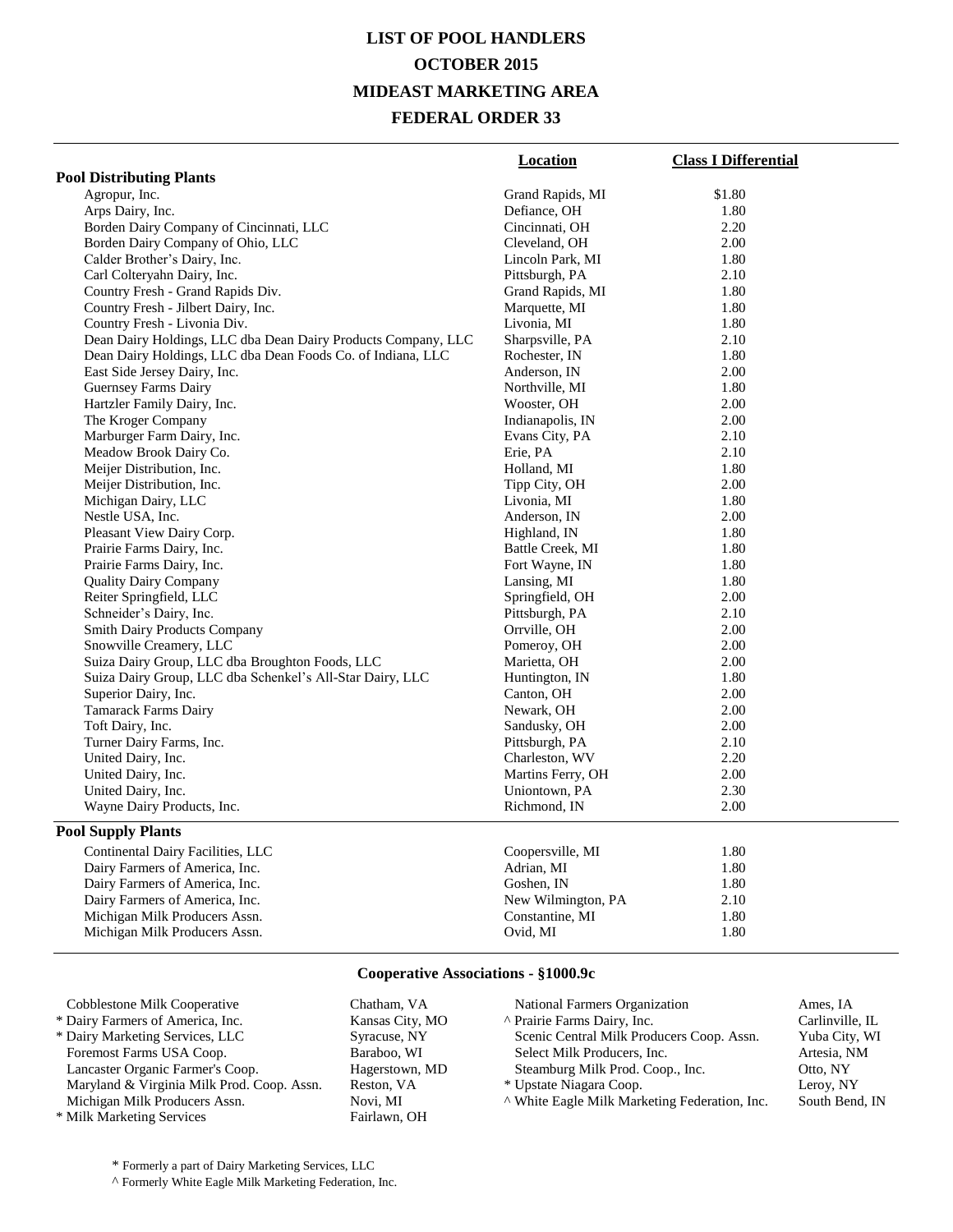### **LIST OF POOL HANDLERS NOVEMBER 2015 MIDEAST MARKETING AREA FEDERAL ORDER 33**

|                                                               | <b>Location</b>   | <b>Class I Differential</b> |
|---------------------------------------------------------------|-------------------|-----------------------------|
| <b>Pool Distributing Plants</b>                               |                   |                             |
| Agropur, Inc.                                                 | Grand Rapids, MI  | \$1.80                      |
| Arps Dairy, Inc.                                              | Defiance, OH      | 1.80                        |
| Borden Dairy Company of Cincinnati, LLC                       | Cincinnati, OH    | 2.20                        |
| Borden Dairy Company of Ohio, LLC                             | Cleveland, OH     | 2.00                        |
| C.F. Burger Creamery                                          | Detroit, MI       | 1.80                        |
| Calder Brother's Dairy, Inc.                                  | Lincoln Park, MI  | 1.80                        |
| Carl Colteryahn Dairy, Inc.                                   | Pittsburgh, PA    | 2.10                        |
| Country Fresh - Grand Rapids Div.                             | Grand Rapids, MI  | 1.80                        |
| Country Fresh - Jilbert Dairy, Inc.                           | Marquette, MI     | 1.80                        |
| Country Fresh - Livonia Div.                                  | Livonia, MI       | 1.80                        |
| Dean Dairy Holdings, LLC dba Dean Dairy Products Company, LLC | Sharpsville, PA   | 2.10                        |
| East Side Jersey Dairy, Inc.                                  | Anderson, IN      | 2.00                        |
| Guernsey Farms Dairy                                          | Northville, MI    | 1.80                        |
| Hartzler Family Dairy, Inc.                                   | Wooster, OH       | 2.00                        |
| The Kroger Company                                            | Indianapolis, IN  | 2.00                        |
| Marburger Farm Dairy, Inc.                                    | Evans City, PA    | 2.10                        |
| Meadow Brook Dairy Co.                                        | Erie, PA          | 2.10                        |
| Meijer Distribution, Inc.                                     | Holland, MI       | 1.80                        |
| Meijer Distribution, Inc.                                     | Tipp City, OH     | 2.00                        |
| Michigan Dairy, LLC                                           | Livonia, MI       | 1.80                        |
| Nestle USA, Inc.                                              | Anderson, IN      | 2.00                        |
| Pleasant View Dairy Corp.                                     | Highland, IN      | 1.80                        |
| Prairie Farms Dairy, Inc.                                     | Battle Creek, MI  | 1.80                        |
| Prairie Farms Dairy, Inc.                                     | Fort Wayne, IN    | 1.80                        |
| <b>Quality Dairy Company</b>                                  | Lansing, MI       | 1.80                        |
| Reiter Springfield, LLC                                       | Springfield, OH   | 2.00                        |
| Schneider's Dairy, Inc.                                       | Pittsburgh, PA    | 2.10                        |
| * SmithFoods, Inc.                                            | Orrville, OH      | 2.00                        |
| * SmithFoods, Inc.                                            | Richmond, IN      | 2.00                        |
| Snowville Creamery, LLC                                       | Pomeroy, OH       | 2.00                        |
| Suiza Dairy Group, LLC dba Broughton Foods, LLC               | Marietta, OH      | 2.00                        |
| Suiza Dairy Group, LLC dba Schenkel's All-Star Dairy, LLC     | Huntington, IN    | 1.80                        |
| Superior Dairy, Inc.                                          | Canton, OH        | 2.00                        |
| <b>Tamarack Farms Dairy</b>                                   | Newark, OH        | 2.00                        |
| Toft Dairy, Inc.                                              | Sandusky, OH      | 2.00                        |
| Turner Dairy Farms, Inc.                                      | Pittsburgh, PA    | 2.10                        |
| United Dairy, Inc.                                            | Charleston, WV    | 2.20                        |
| United Dairy, Inc.                                            | Martins Ferry, OH | 2.00                        |
| United Dairy, Inc.                                            | Uniontown, PA     | 2.30                        |

#### **Pool Supply Plants**

| Dairy Farmers of America, Inc. | Cass City, MI      | 1.80 |  |
|--------------------------------|--------------------|------|--|
| Dairy Farmers of America, Inc. | Goshen. IN         | 1.80 |  |
| Dairy Farmers of America, Inc. | New Wilmington, PA | 2.10 |  |
| Michigan Milk Producers Assn.  | Ovid. MI           | 1.80 |  |
|                                |                    |      |  |

#### **Cooperative Associations - §1000.9c**

| ** Dairy Farmers of America, Inc.          | Kansas City, MO | <b>National Farmers Organization</b>          | Ames, IA        |
|--------------------------------------------|-----------------|-----------------------------------------------|-----------------|
| ** Dairy Marketing Services, LLC           | Syracuse, NY    | A Prairie Farms Dairy, Inc.                   | Carlinville, IL |
| Foremost Farms USA Coop.                   | Baraboo, WI     | Scenic Central Milk Producers Coop. Assn.     | Yuba City, WI   |
| Lancaster Organic Farmer's Coop.           | Hagerstown, MD  | Select Milk Producers, Inc.                   | Artesia, NM     |
| Maryland & Virginia Milk Prod. Coop. Assn. | Reston, VA      | Steamburg Milk Prod. Coop., Inc.              | Otto, NY        |
| Michigan Milk Producers Assn.              | Novi, MI        | ** Upstate Niagara Coop.                      | Leroy, NY       |
| ** Milk Marketing Services                 | Fairlawn, OH    | A White Eagle Milk Marketing Federation, Inc. | South Bend, IN  |

 $^\ast$  Name changes from Smith Dairy Products Company & Wayne Dairy Products, Inc.

\*\* Formerly a part of Dairy Marketing Services, LLC